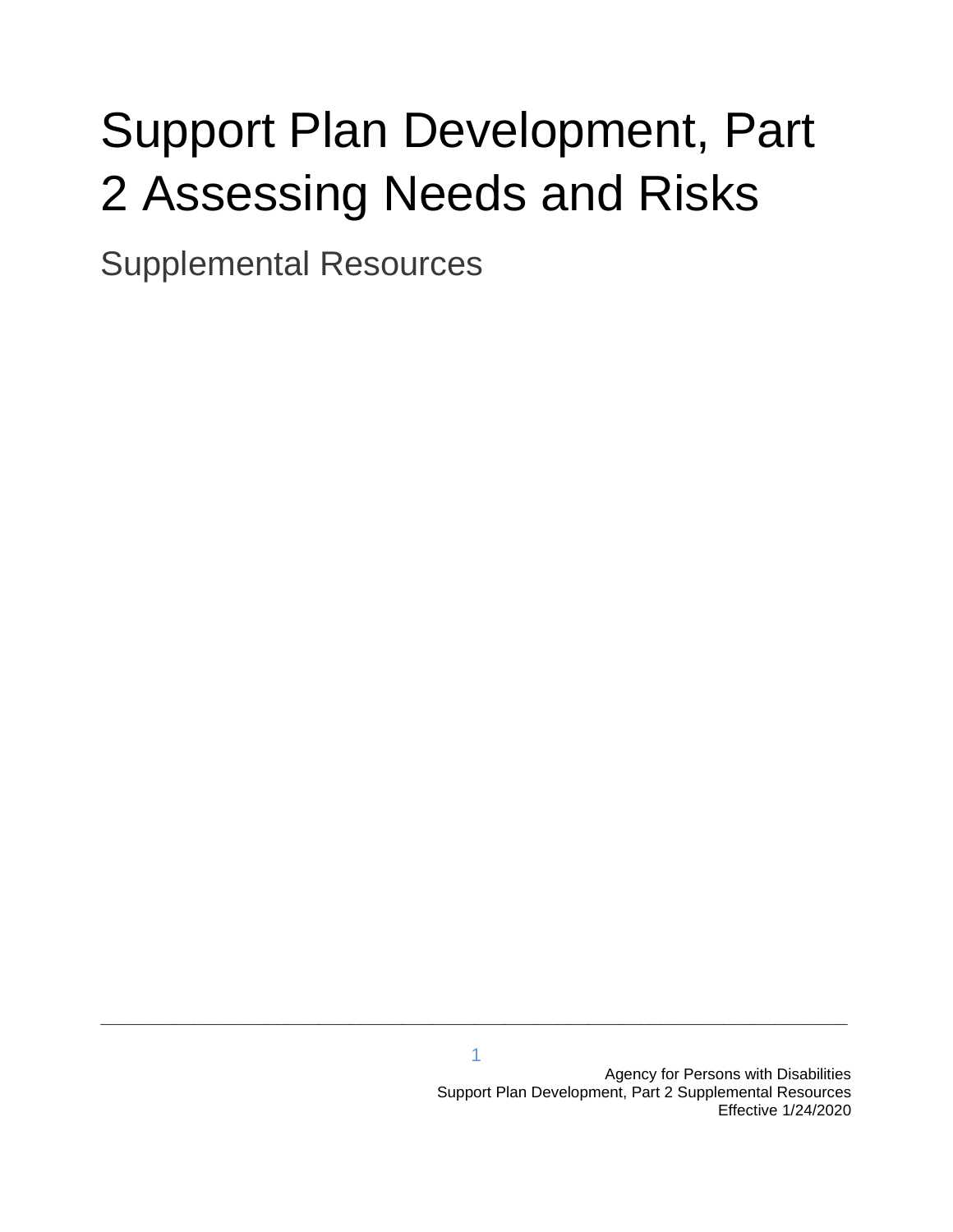# *Table of Contents*

This document contains the forms, tables, lists, and websites that were either displayed or referred to in the Support Plan Development – Part 2 Pre-Service training. This document also contains additional resources to aide new WSCs in gaining the skills necessary to effectively coordinate the supports and services for individuals on their caseload.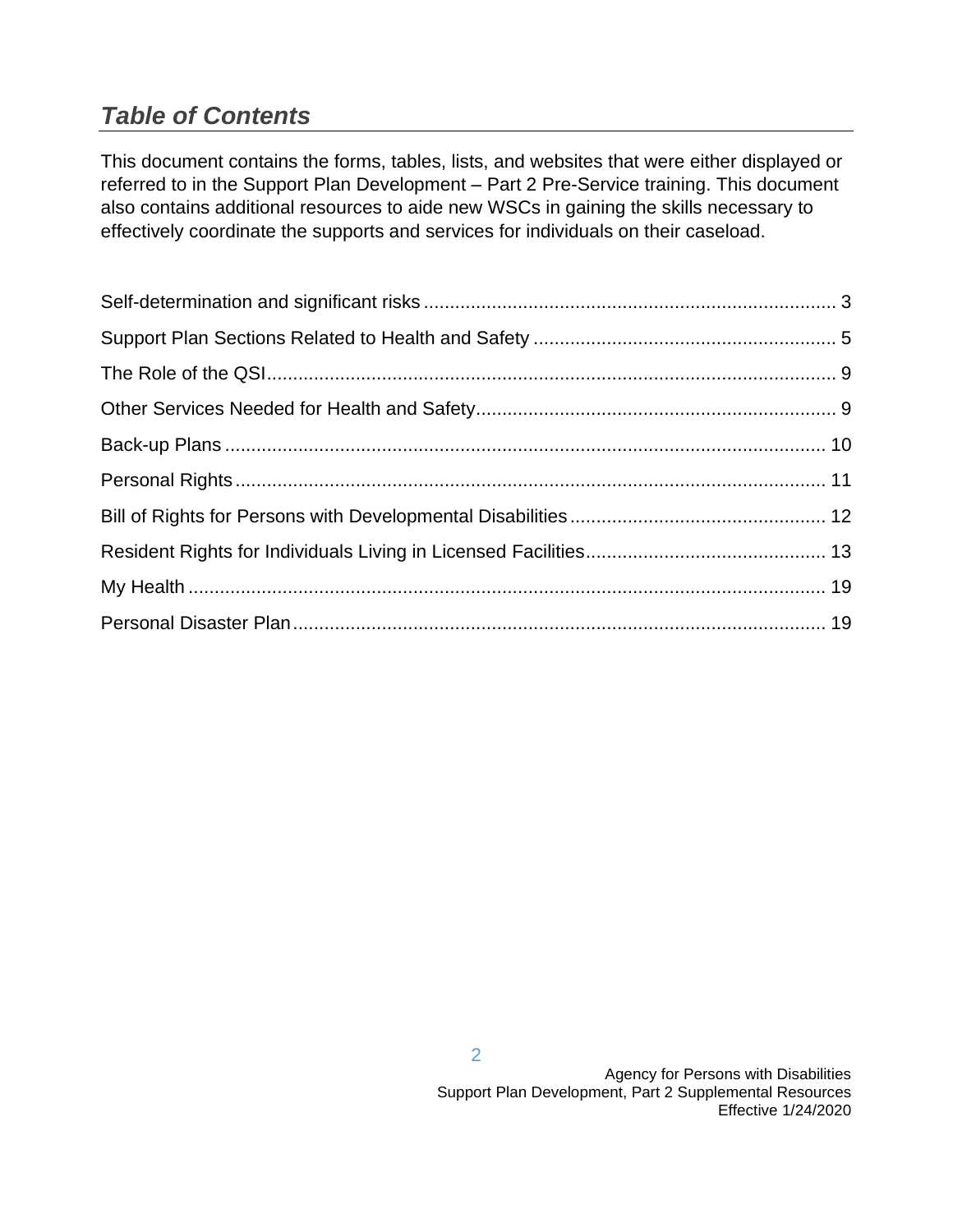# Support Plan Development, Part 2 Assessing Needs and Risks

# *Self-Determination and Significant Risks*

It is important for the support plan to clearly identify significant risks present in the individual's life. Support coordination cannot eliminate risks completely, but it is the role of the WSC to ensure that the person's health and safety are maintained.

# *Dignity of Risk*

"Dignity of risk" is a term that originated in the 1970s and centers on the issue of care for persons with developmental disabilities. Up to this point, people with disabilities were understood as being incapable of living independently and of making life choices, which essentially denied them the ability to experience life like anyone else. Dignity of risk means that all individuals have the right to experience life, and with that experience comes a certain amount of risk.

Dignity of risk is founded on the principle of self-determination, or the idea that the individual has the right to control and direct their life to the maximum extent possible. Both self-determination and dignity of risk require those caring for individuals to support them as they direct their own lives and, in turn, experience both success and failures.

# *What is a significant risk?*

Significant risks are needs that, if not addressed, could result in institutionalization, medical attention, or legal action, or could endanger the individual or others. Significant risks have the potential to be life threatening or to result in abuse, neglect, or exploitation.

While information related to an individual's critical needs or risks should be included throughout the support plan as needed, the main sections for this type of information are:

3

- Other Services Needed for Health and Safety
- Back-up Plans for My Critical Needs/Risks
- Personal Rights
- My Health
- Equipment and Supplies
- Personal Disaster Plan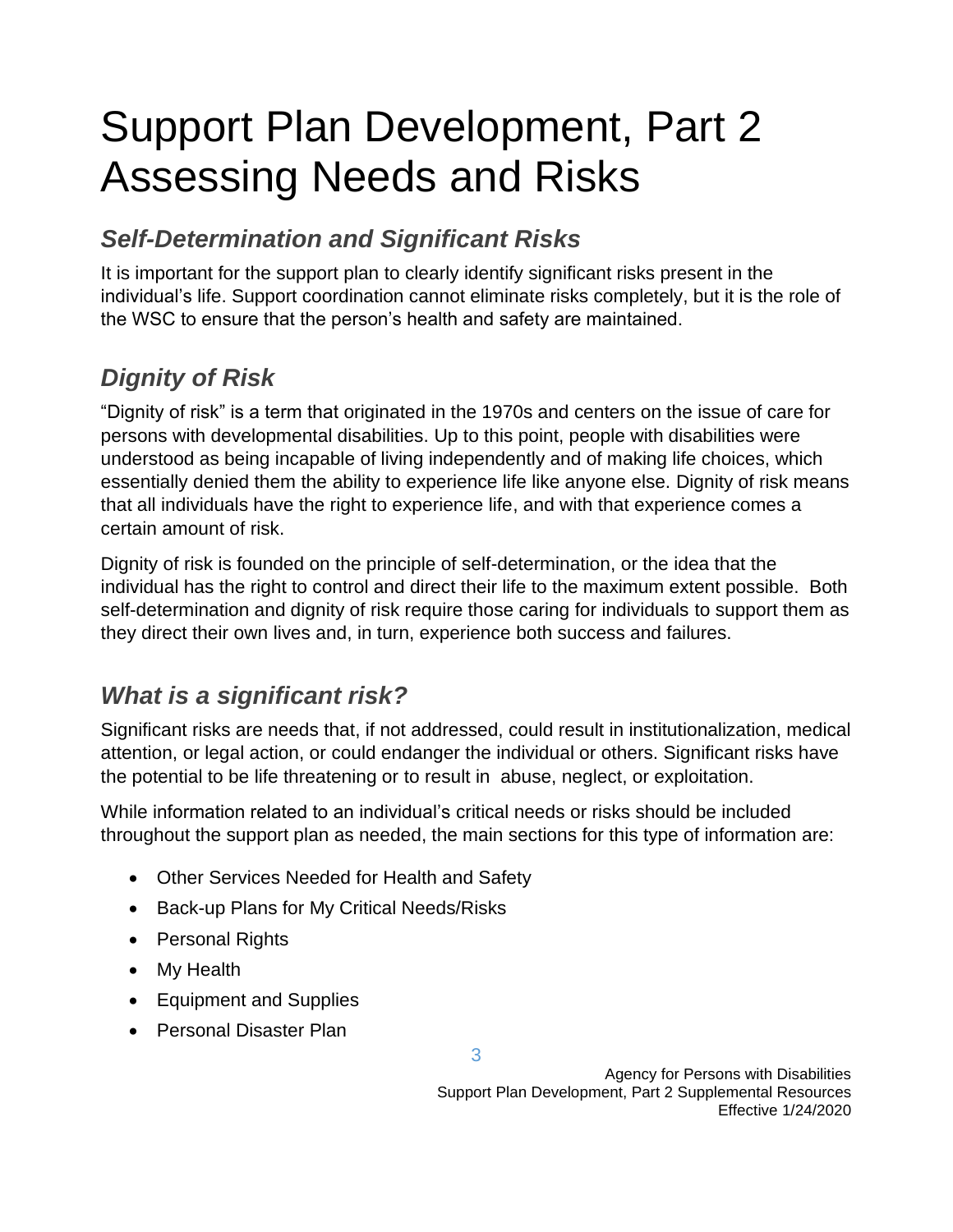Information for these sections will come from the individual's most current Questionnaire for Situational Information (or QSI), medical case manager reports, doctor recommendations, behavior analysis reports, and other documentation from licensed practitioners, such as care plans and annual reports.

#### **The following are images of the support plan sections that address health and safety needs.**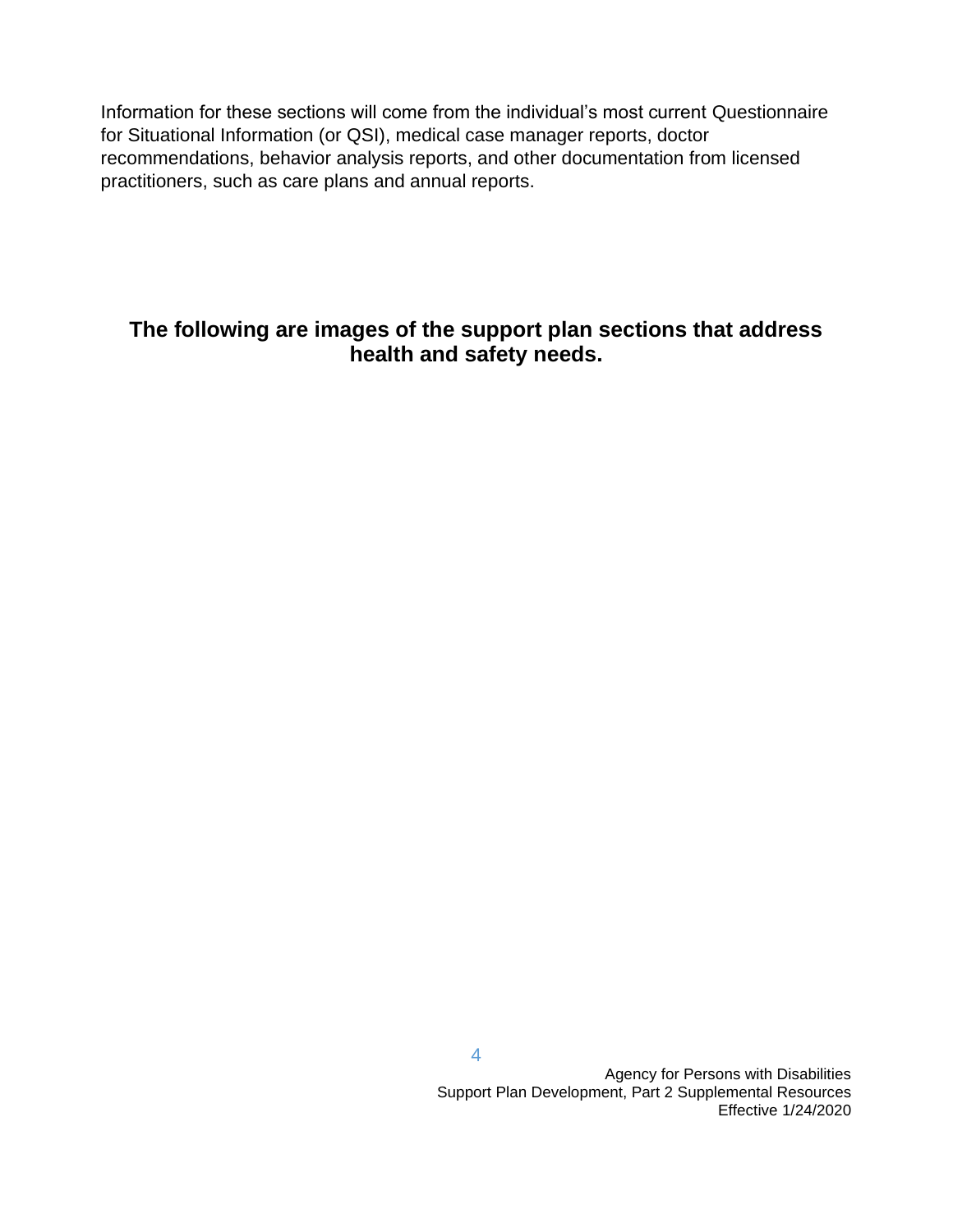

#### Person-Centered Support Plan

#### Other Services Needed for Health and Safety

This Information is captured in the QSI. Identify: A) Areas of critical needs/potential risk to the health/safety of myself or others<br>B) The specific issue, how it is addressed or where to find this information C) The serv source of funding

| <b>Identified Need/Risk</b><br>Area                                                            | Specific issue and measures in<br>place to address/minimize risk | Service/Support | <b>Source of Support</b> |
|------------------------------------------------------------------------------------------------|------------------------------------------------------------------|-----------------|--------------------------|
| Functional (Choose all that apply)                                                             |                                                                  |                 |                          |
| Vision                                                                                         |                                                                  |                 |                          |
| Hearing                                                                                        |                                                                  |                 |                          |
| Eating                                                                                         |                                                                  |                 |                          |
| Ambulation                                                                                     |                                                                  |                 |                          |
| Transfers                                                                                      |                                                                  |                 |                          |
| Toileting                                                                                      |                                                                  |                 |                          |
| Hygiene                                                                                        |                                                                  |                 |                          |
| Dressing                                                                                       |                                                                  |                 |                          |
| Communications                                                                                 |                                                                  |                 |                          |
| Self-protection                                                                                |                                                                  |                 |                          |
| Ability to<br>Evacuate (Home)                                                                  |                                                                  |                 |                          |
| Behavioral (Choose all that apply)                                                             |                                                                  |                 |                          |
| Hurtful to<br>Self/Self-injurious                                                              |                                                                  |                 |                          |
| Aggressive/Hurtful<br>to Others                                                                |                                                                  |                 |                          |
| Destructive to<br>Property                                                                     |                                                                  |                 |                          |
| Inappropriate<br>Sexual Behavior                                                               |                                                                  |                 |                          |
| Running Away                                                                                   |                                                                  |                 |                          |
| Other Behaviors<br>that May Result in<br>Separation from<br>Others. List<br>"Other" behaviors: |                                                                  |                 |                          |
| Physical (Choose all that apply)                                                               |                                                                  |                 |                          |
| Injury to Person<br>Caused by Self-<br>injurious Behavior                                      |                                                                  |                 |                          |
| Injury to the<br>Person Caused<br>by Aggression to<br>Others or<br>Property                    |                                                                  |                 |                          |
| Use of<br>Mechanical<br>Restraints or<br>Protective                                            |                                                                  |                 |                          |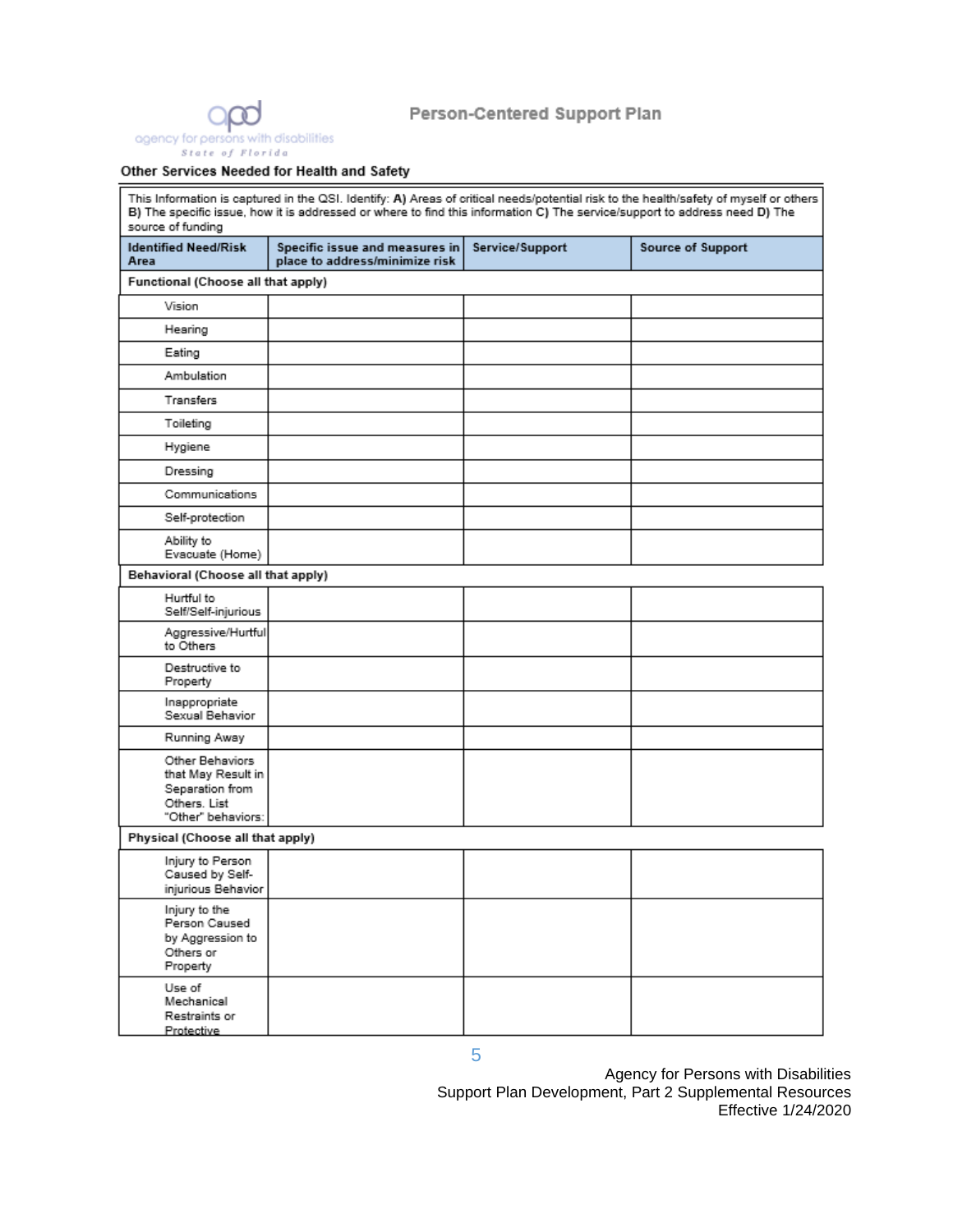#### Personal Rights: (not related to guardianship)

Signatures on the last page indicate that the individual or their Legal Representative are aware of the individual's personal rights and the Bill of Rights for Persons with Developmental Disabilities.

| Is there a right in which I would like to learn | Yes $\Box$ No $\Box$ |  |  |
|-------------------------------------------------|----------------------|--|--|
| more?                                           |                      |  |  |

Do I have restrictions on my rights? This might include limited restrictions such as not being able to lock my bedroom door with a key,

| restricted visitation, inflexible schedule, limited food or environmental |  |  | Yes $\Box$ No $\Box$ If yes, complete the table. |
|---------------------------------------------------------------------------|--|--|--------------------------------------------------|
| access, etc.                                                              |  |  |                                                  |

| <b>Right Limited</b> | Reason (the assessed<br>need for the restriction and<br>what less intrusive<br>methods were tried but did<br>not work out) | What is being done to help<br>me obtain my full rights? | When will it be reviewed to<br>determine ongoing<br>effectiveness, or to terminate<br>restriction? |
|----------------------|----------------------------------------------------------------------------------------------------------------------------|---------------------------------------------------------|----------------------------------------------------------------------------------------------------|
|                      |                                                                                                                            |                                                         |                                                                                                    |
|                      |                                                                                                                            |                                                         |                                                                                                    |
|                      |                                                                                                                            |                                                         |                                                                                                    |
|                      |                                                                                                                            |                                                         |                                                                                                    |
|                      |                                                                                                                            |                                                         |                                                                                                    |

WSC, initial as assurance that the interventions and supports cited above will not be harmful

|--|--|--|

#### My Health

| Important health history about me: |     |    |  |
|------------------------------------|-----|----|--|
|                                    |     |    |  |
| Hospitalizations in the past year  | Yes | No |  |
| If yes, why I was hospitalized?    |     |    |  |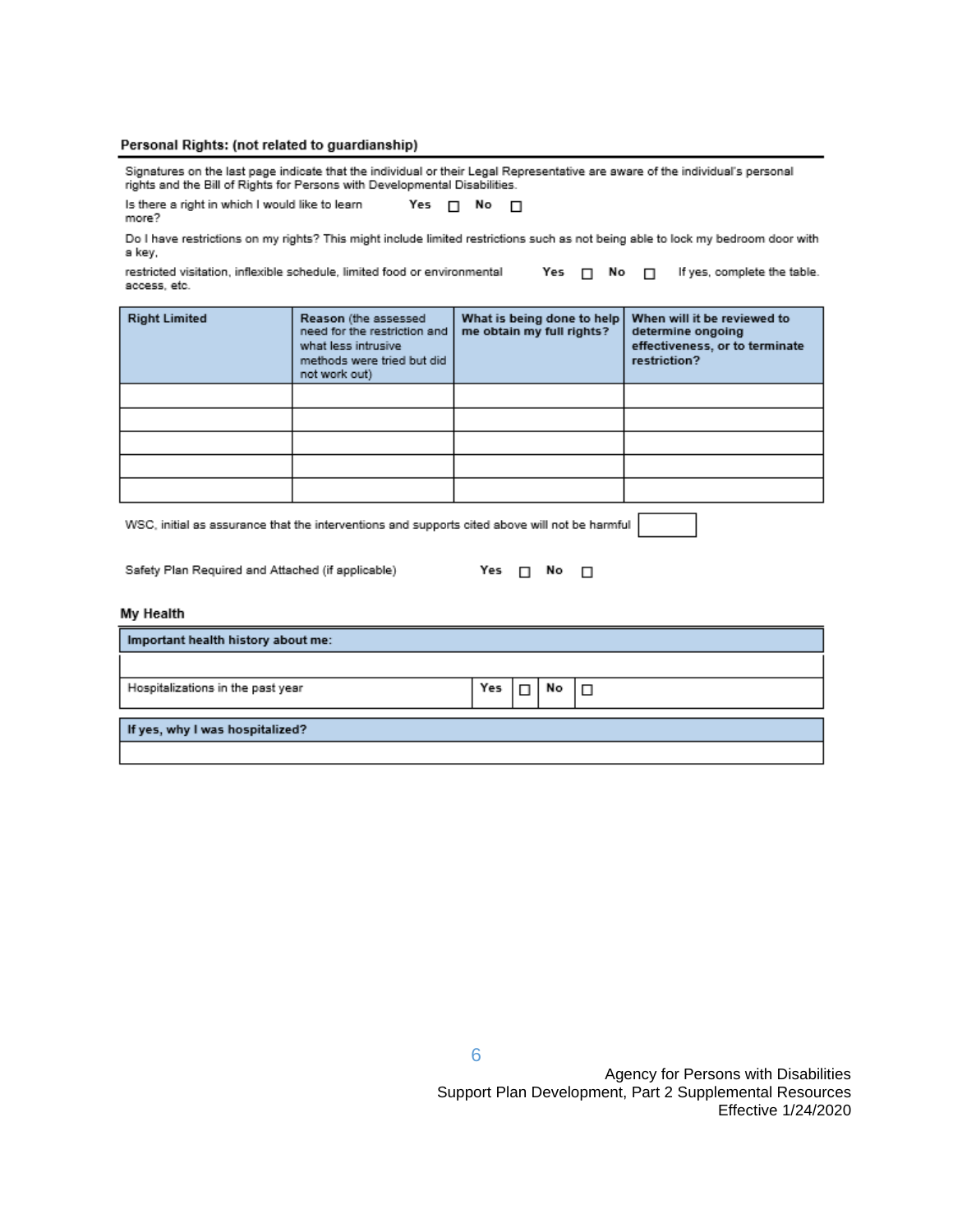| Equipment for<br>Maladaptive<br>Behavior                                                    |                                                                  |                 |                   |
|---------------------------------------------------------------------------------------------|------------------------------------------------------------------|-----------------|-------------------|
| <b>Identified Need/Risk</b><br>Area                                                         | Specific issue and measures in<br>place to address/minimize risk | Service/Support | Source of Support |
| Use of<br>Emergency<br>Chemical<br>Restraints                                               |                                                                  |                 |                   |
| Use of<br>Psychotropic<br>Medications                                                       |                                                                  |                 |                   |
| Gastrointestinal<br>Conditions<br>(includes<br>vomiting, reflux,<br>heartburn, or<br>ulcer) |                                                                  |                 |                   |
| Seizures                                                                                    |                                                                  |                 |                   |
| Antiepileptic<br>Medication Use                                                             |                                                                  |                 |                   |
| Skin Breakdown                                                                              |                                                                  |                 |                   |
| <b>Bowel Function</b>                                                                       |                                                                  |                 |                   |
| Nutrition                                                                                   |                                                                  |                 |                   |
| Treatments                                                                                  |                                                                  |                 |                   |
| Assistance in<br>Meeting Chronic<br>Health Care<br>Needs                                    |                                                                  |                 |                   |

Back-up Plans for My Critical Needs/Risks(in case my primary supports are not available)

| Service/Support | Back-up Plan | Specific Strategies (as needed) |
|-----------------|--------------|---------------------------------|
|                 |              |                                 |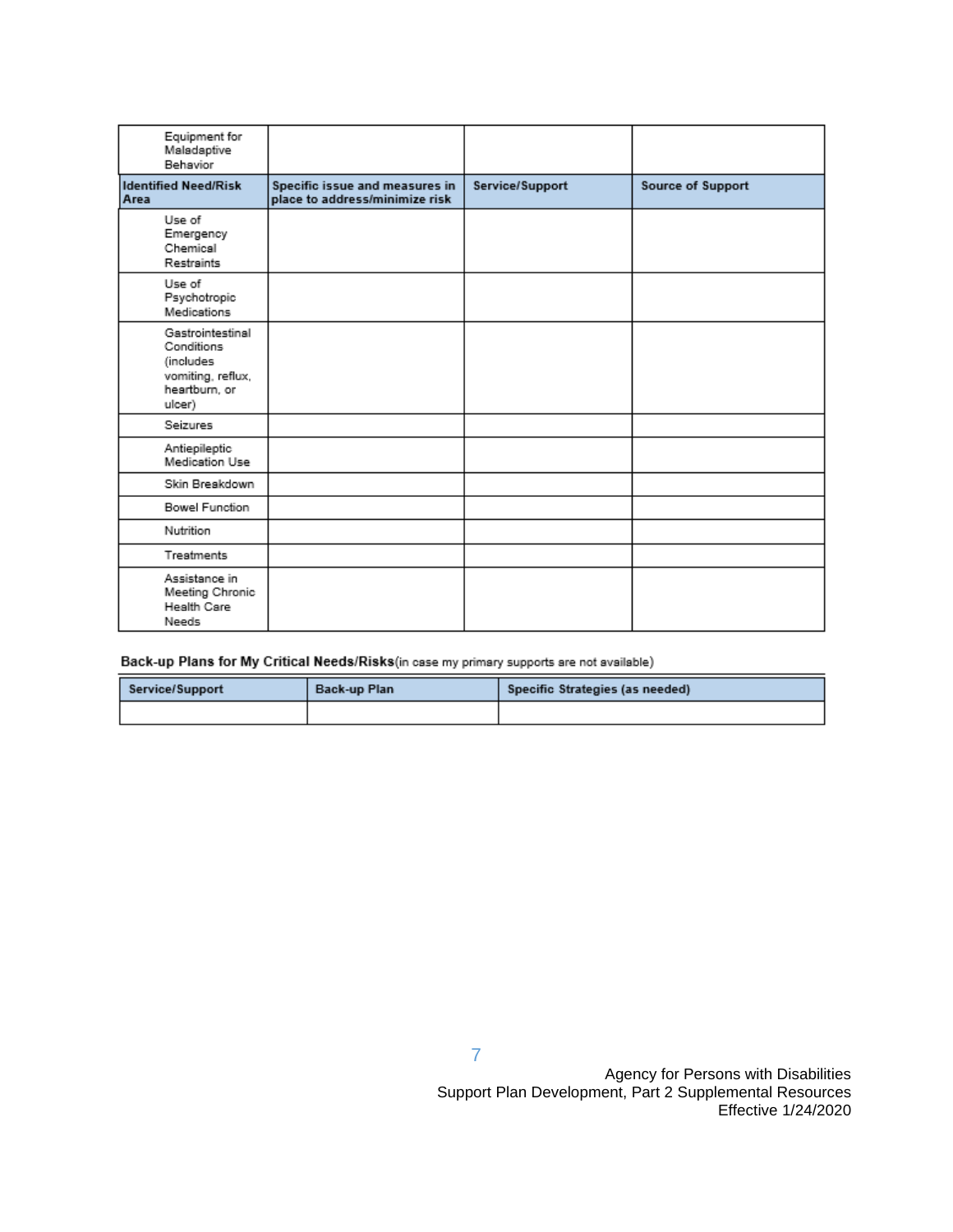#### My medication information (Current as of support plan meeting date)

| <b>Medications</b> | Dosage/Frequency | Purpose of Medication | Side Effects/Problems Experienced |
|--------------------|------------------|-----------------------|-----------------------------------|
|                    |                  |                       |                                   |
|                    |                  |                       |                                   |

Allergies: (Including any reactions to any medications, substances, chemicals, etc.)

My critical health follow-up areas and preventative health plan: (How will I maintain my Health and Health Stability?)

My Health Care Contact Information: Include all doctors you see, any therapists, and anyone you have designated to act as<br>your decision maker in health-related issues (health care surrogate)

| Name | Date of Last Visit   Findings | <b>Follow Up Activities</b> |
|------|-------------------------------|-----------------------------|
|      |                               |                             |
|      |                               |                             |
|      |                               |                             |

| Health Care Decision<br>Maker Name | Role | <b>Follow Up Activities</b> |
|------------------------------------|------|-----------------------------|
|                                    |      |                             |
|                                    |      |                             |

#### **Equipment and Supplies**

| Do I use any adaptive equipment, special equipment, glasses, hearing aids or need any adaptations made to my<br>home? |  |  |                                                          |  |
|-----------------------------------------------------------------------------------------------------------------------|--|--|----------------------------------------------------------|--|
|                                                                                                                       |  |  | $\forall$ es $\Box$ No $\Box$ If yes, please list below. |  |
|                                                                                                                       |  |  |                                                          |  |

Do I need any consumable supplies? Yes  $\Box$  No  $\Box$  If yes, please list below.

#### Personal Disaster Plan

| I have a Personal Disaster Plan |
|---------------------------------|
|---------------------------------|

Yes  $\Box$  No  $\Box$ 

Date Personal Disaster Plan Completed or Updated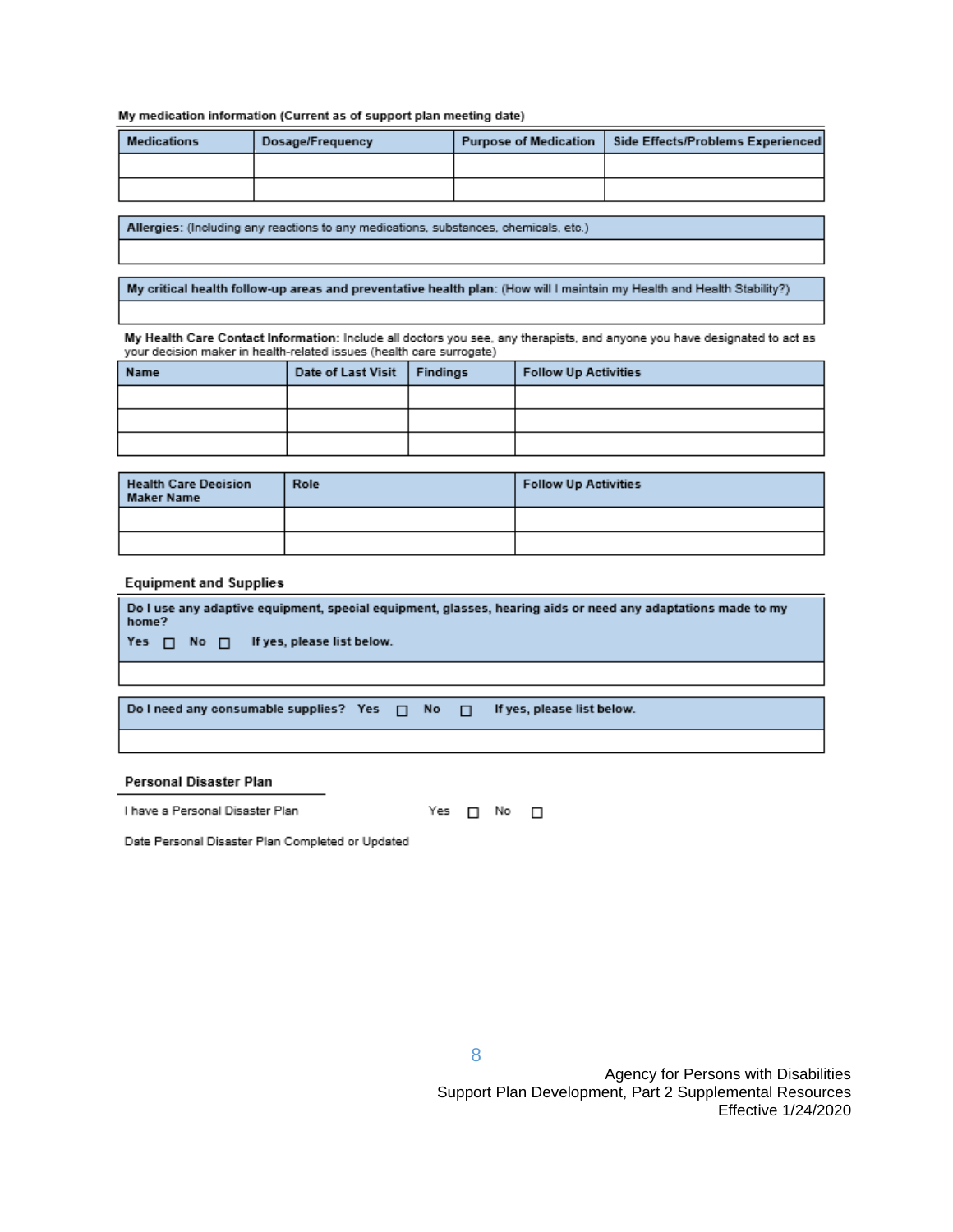# *The role of the QSI in identifying needs and risks*

*Per 42 CFR 441.301, the support plan must "Reflect clinical and support needs as identified through an assessment of functional need."* The plan must *"reflect risk factors and measures in place to minimize them, including individualized back-up plan and strategies when needed."* 

Federal rules require that the support plan reflect needs that have been identified through a functional assessment. In addition, the support plan must clearly identify health and safety risks, along with measures in place to minimize these risks

The QSI is the agency's assessment tool used to identify needs and potential health or safety risks, and it is part of a full needs' assessment process. The QSI is a questionnaire designed to gather key information about a person that will describe his or her life situation for the purpose of planning supports.

### *Other Services Needed for Health and Safety*

The Other Services Needed for Health and Safety section of the support plan contains most of the information about significant needs and risks. The information in this table is directly connected to the individual's most current QSI.

When filling out the Other Services Needed for Health and Safety section, the following steps must be completed:

- 1. Pull the individual's QSI assessment scores into the Other Services Needed for Health and Safety section. Detailed instruction on how to use the iConnect system will be provided in the iConnect training for WSCs.
- 2. Reviewing the individual's current QSI comprehensive report to understand any risks and needs. Be sure to pay attention to the notes provided by the QSI assessor that describe the specific concern and the level of support needed to address the concerns.
- 3. Review any other documentation related to health and safety issues such as doctor reports, Medical Case Manager reports, behavior analysis information, and incident reports for the past 12 months.
- 4. For all items in the QSI where the score is 1 or above, the WSC must fill out the rest of the table to describe:
	- The specific concern/risk,
	- The strategies in place to address the need or risk,

9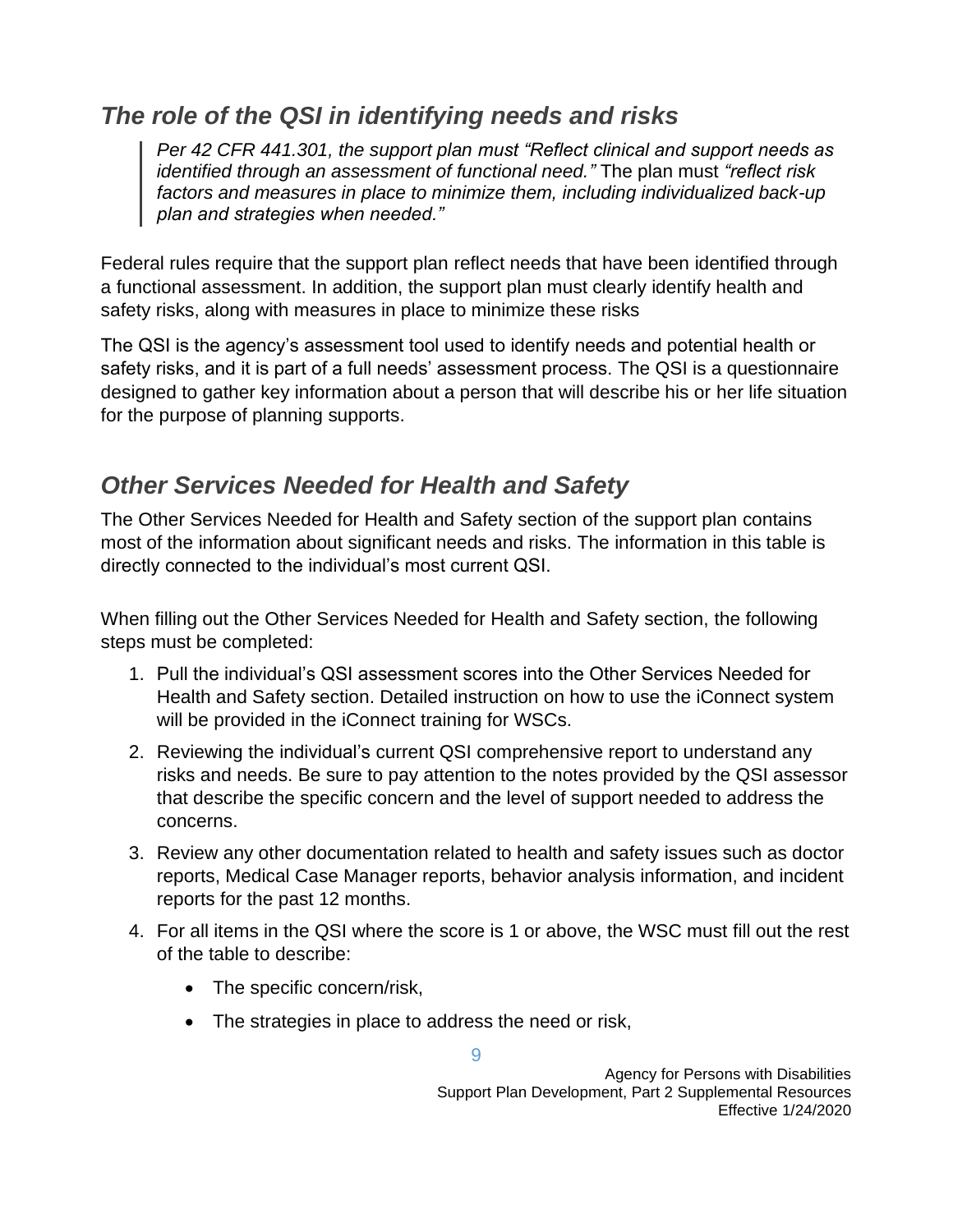• Who is responsible to address the need or minimize the risk, and the source of funding for this service or support. See the example below from a sample support plan.

### *Back-Up Plans for My Critical Needs/Risks*

#### **Defining back-up plan:**

A back-up plan is a set of actions or additional supports that are agreed upon ahead of time to keep the individual safe and healthy. The back-up plan is used when the individual's critical providers are either temporarily or permanently unavailable. A strong back-up plan uses the person's circle of supports or other community resources.

#### **The WSC's role in developing a back-up plan:**

- 1. Have a conversation with the individual or their legal representative to discuss what his or her back up plan should be for each provider of a critical service.
- 2. Find out if there are family or friends already in his or her life that could provide care in case the primary worker is not available.
- 3. If the individual does not have someone else available to provide care, work with the individual to identify and agree on community resources that will be contacted to provide emergency support while a caregiver is located.

The following is a list of strategies to consider when thinking about how to minimize the risks identified by the QSI, the individual's supports and family, or from your own observation. These strategies can be included on the table within the Other Services Needed for Health and Safety section.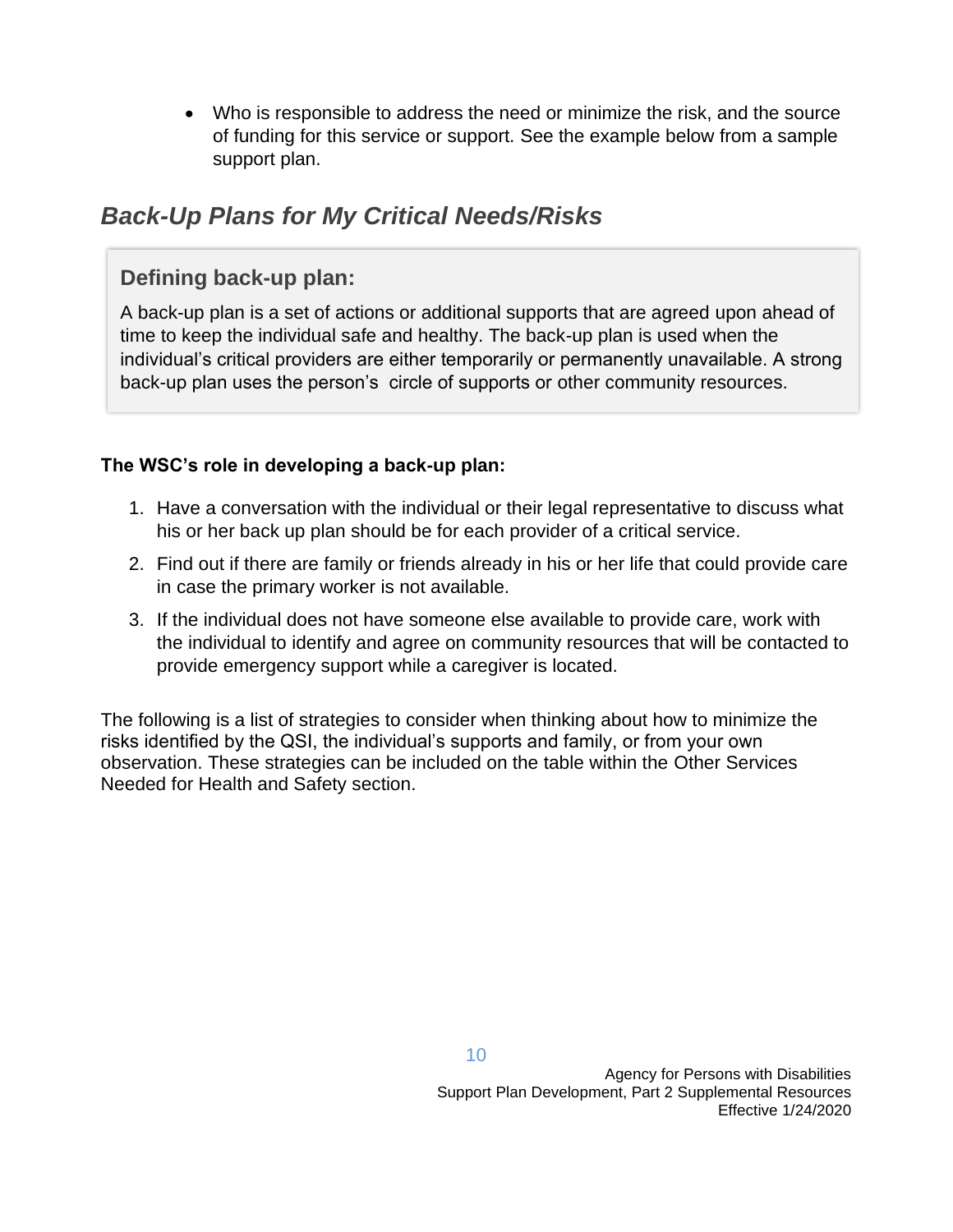### *Risk Management Strategies to Consider:*

- Paid or unpaid/natural supports
- Assistive technology or devices such as medical alerts and communication devices
- Environmental modifications (grab bars, locked cabinets for chemicals, door alarms)
- Protocols, safety plans, or financial plans
- Instruction/education for the person (what to do in case of...)
- Specific job descriptions/service agreements with paid providers
- WSC monitoring

Please note that any strategies recorded on your clients' support plan must be written in a way that is specific to your clients. Never simply copy and paste language such as from the example above.

**For example**, if your client is requiring environmental modifications in his or her home to remain safe, describe the kind of modifications that are being requested or installed. If assistive technology is needed, describe the specific device.

# *Personal Rights*

Florida Statutes, Chapter 393.13 requires that services for individuals meet their needs **and** protect the integrity of their legal and human rights. The *Bill of Rights for Persons with Developmental Disabilities* provides a description of those personal rights.

Review the *Bill of Rights* annually with the individual and their legal representative. Indicate if there is a personal right that the individual would like to learn more about and take time to explain it more. The individual's signature on the last page of their support plan will indicate that they understand their personal rights.

### **The following is a copy of the Bill of Rights for Persons with Developmental Disabilities.**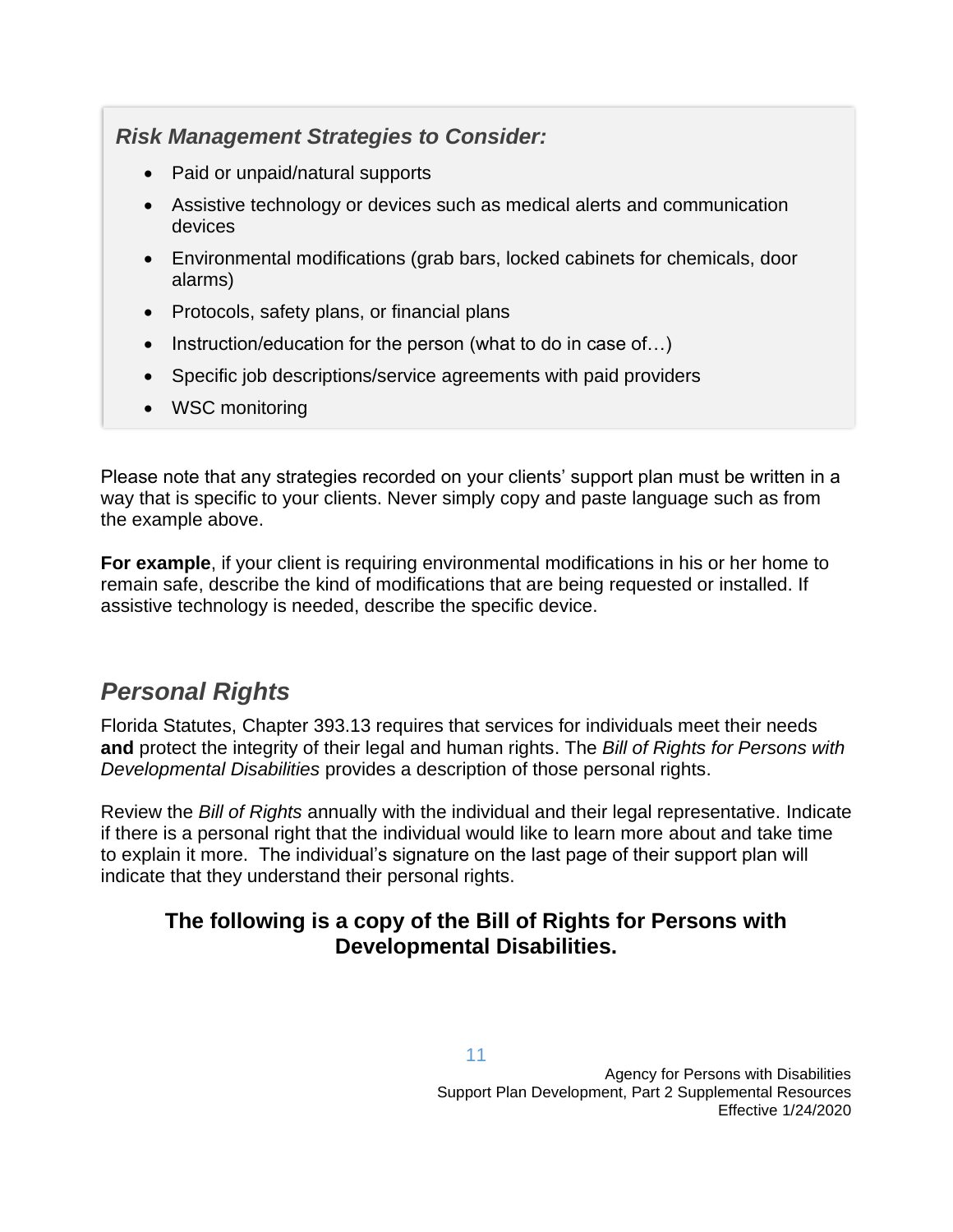#### **Bill of Rights for Persons with Developmental Disabilities**

- (a) Persons with developmental disabilities shall have a right to dignity, privacy, and humane care, including the right to be free from abuse, including sexual abuse, neglect, and exploitation.
- (b) Persons with developmental disabilities shall have the right to religious freedom and practice. Nothing shall restrict or infringe on a person's right to religious preference and practice.
- (c) Persons with developmental disabilities shall receive services, within available sources, which protect the personal liberty of the individual and which are provided in the least restrictive conditions necessary to achieve the purpose of treatment.
- (d) Persons with developmental disabilities shall have a right to participate in an appropriate program of quality education and training services, within available resources, regardless of chronological age or degree of disability. Such persons may be provided with instruction in sex education, marriage, and family planning.
- (e) Persons with developmental disabilities shall have a right to social interaction and to participate in community activities.
- (f) Persons with developmental disabilities shall have a right to physical exercise and recreational opportunities.
- (g) Persons with developmental disabilities shall have a right to be free from harm, including unnecessary physical, chemical, or mechanical restraint, isolation, excessive medication, abuse, or neglect.
- (h) Persons with developmental disabilities shall have a right to consent to or refuse treatment, subject to the powers of a guardian advocate appointed pursuant to s. 393.12 or a guardian appointed pursuant to chapter 744.
- (i) No otherwise qualified person shall, by reason of having a developmental disability, be excluded from participation in, or be denied the benefits of, or be subject to discrimination under, any program or activity which receives public funds, and all prohibitions set forth under any other statute shall be actionable under this statute.
- (j) No otherwise qualified person shall, by reason of having a developmental disability, be denied the right to vote in public elections.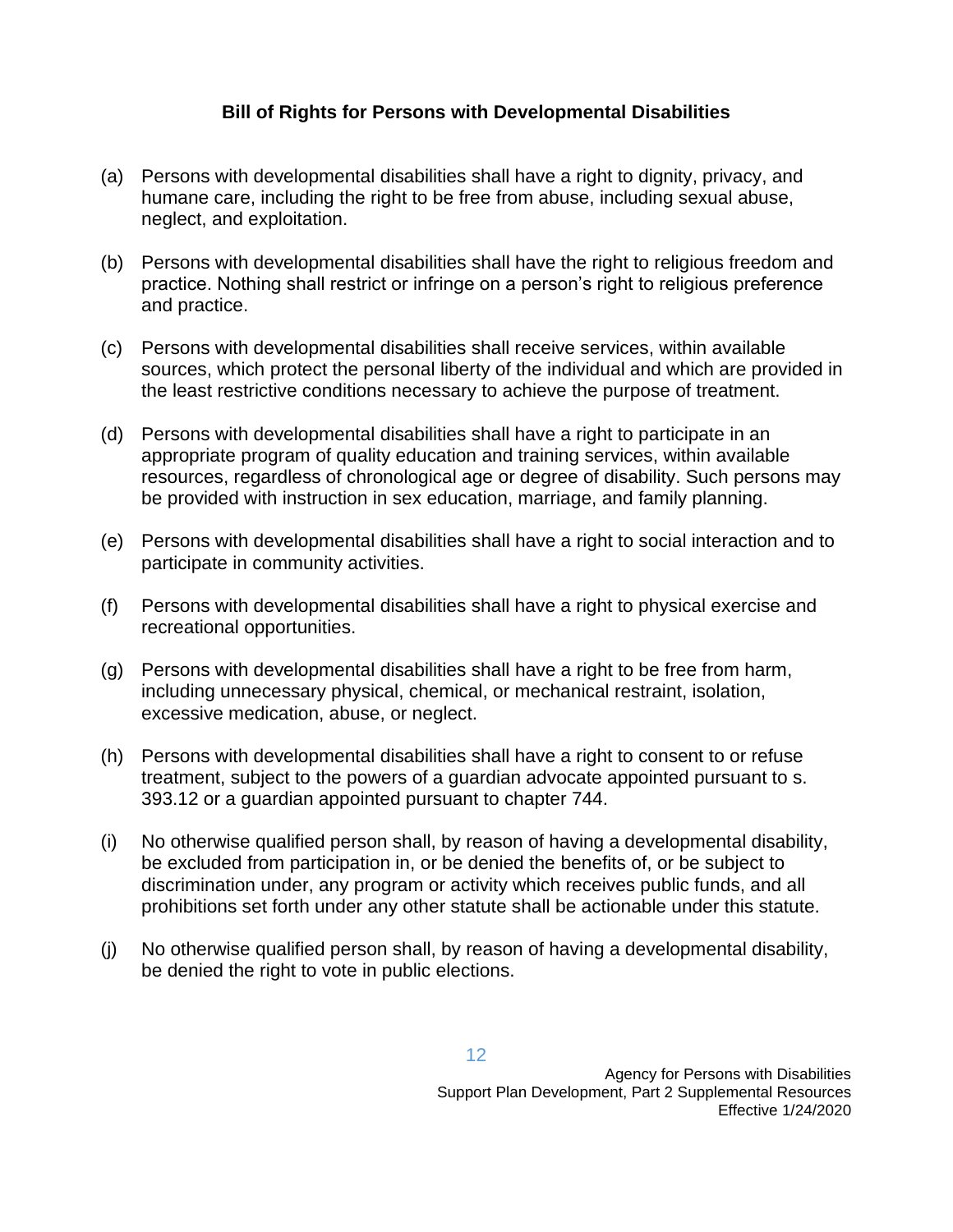Additionally, for individuals who live in licensed facilities, the WSC should review the *Resident Rights for Individuals Living in APD Licensed Facilities.* 

# **The following is a copy of this document.**

#### **Resident Rights for Individuals Living in APD Licensed Facilities**

- (a) Clients shall have an unrestricted right to communication:
	- 1. Each client is allowed to receive, send, and mail sealed, unopened correspondence. A client's incoming or outgoing correspondence may not be opened, delayed, held, or censored by the facility unless there is reason to believe that it contains items or substances which may be harmful to the client or others, in which case the chief administrator of the facility may direct reasonable examination of such mail and regulate the disposition of such items or substances.
	- 2. Clients in residential facilities shall be afforded reasonable opportunities for telephone communication, to make and receive confidential calls, unless there is reason to believe that the content of the telephone communication may be harmful to the client or others, in which case the chief administrator of the facility may direct reasonable observation and monitoring to the telephone communication.
	- 3. Clients have an unrestricted right to visitation subject to reasonable rules of the facility. However, this provision may not be construed to permit infringement upon other clients' rights to privacy.
- (b) Each client has the right to the possession and use of his or her own clothing and personal effects, except in those specific instances where the use of some of these items as reinforcers is essential for training the client as part of an appropriately approved behavioral program. The chief administrator of the facility may take temporary custody of such effects when it is essential to do so for medical or safety reasons. Custody of such personal effects shall be promptly recorded in the client's record, and a receipt for such effects shall be immediately given to the client, if competent, or the client's parent or legal guardian.
	- 1. All money belonging to a client held by the agency shall be held in compliance with s. 402.17(2).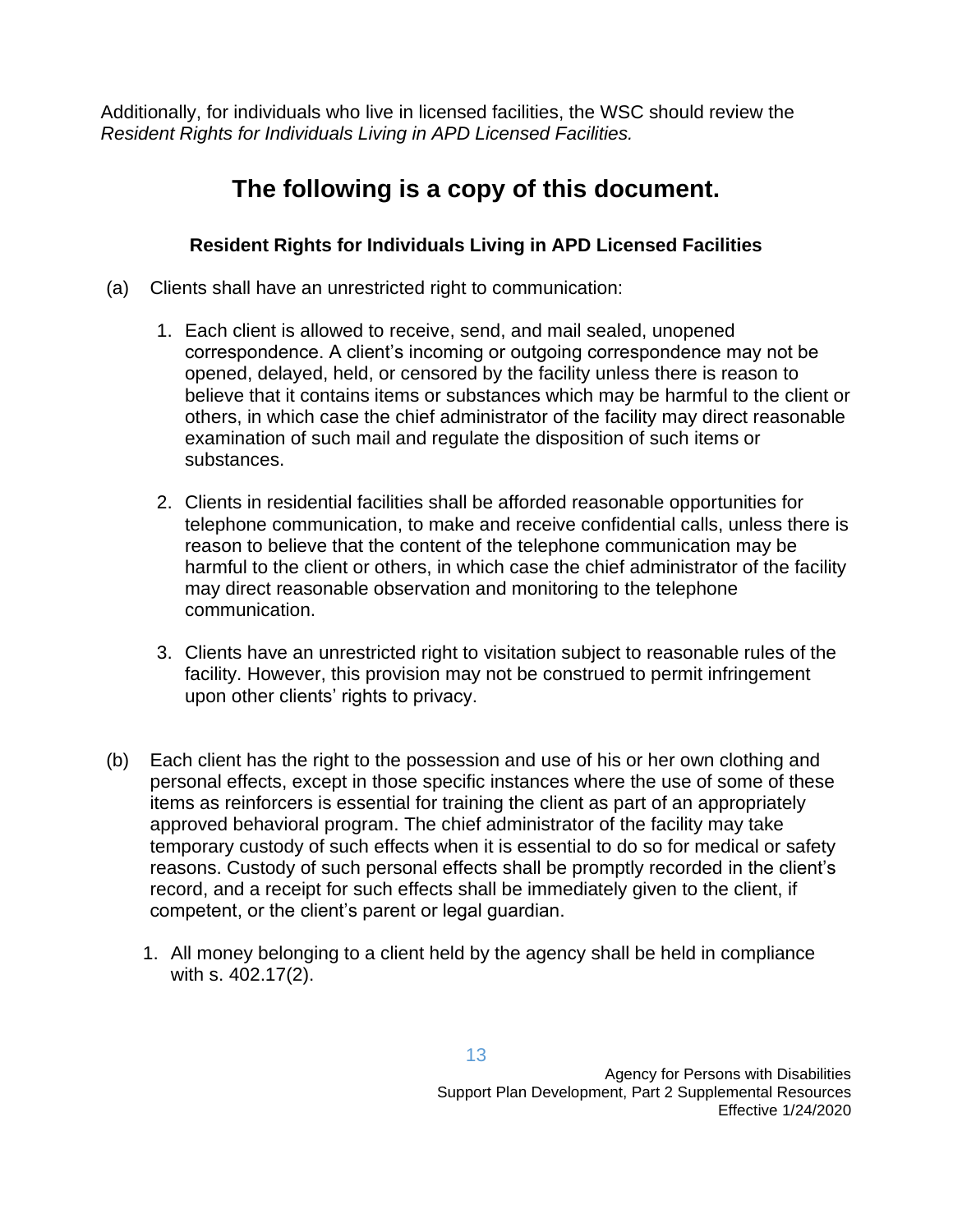- 2. All interest on money received and held for the personal use and benefit of a client shall be the property of that client and may not accrue to the general welfare of all clients or be used to defray the cost of residential care. Interest so accrued shall be used or conserved for the personal use or benefit of the individual client as provided in s. 402.17(2).
- 3. Upon the discharge or death of a client, a final accounting shall be made of all personal effects and money belonging to the client held by the agency. All personal effects and money, including interest, shall be promptly turned over to the client or his or her heirs.
- (c) Each client shall receive prompt and appropriate medical treatment and care for physical and mental ailments and for the prevention of any illness or disability. Medical treatment shall be consistent with the accepted standards of medical practice in the community.
	- 1. Medication shall be administered only at the written order of a physician. Medication shall not be used as punishment, for the convenience of staff, as a substitute for implementation of an individual or family support plan or behavior analysis services, or in unnecessary or excessive quantities.
	- 2. Daily notation of medication received by each client in a residential facility shall be kept in the client's record.
	- 3. Periodically, but no less frequently than every 6 months, the drug regimen of each client in a residential facility shall be reviewed by the attending physician or other appropriate monitoring body, consistent with appropriate standards of medical practice. All prescriptions shall have a termination date.
	- 4. When pharmacy services are provided at any residential facility, such services shall be directed or supervised by a professionally competent pharmacist licensed according to the provisions of chapter 465.
	- 5. Pharmacy services shall be delivered in accordance with the provisions of chapter 465.
	- 6. Prior to instituting a plan of experimental medical treatment or carrying out any necessary surgical procedure, express and informed consent shall be obtained from the client, if competent, or the client's parent or legal guardian. Information upon which the client shall make necessary treatment and surgery decisions shall include, but not be limited to: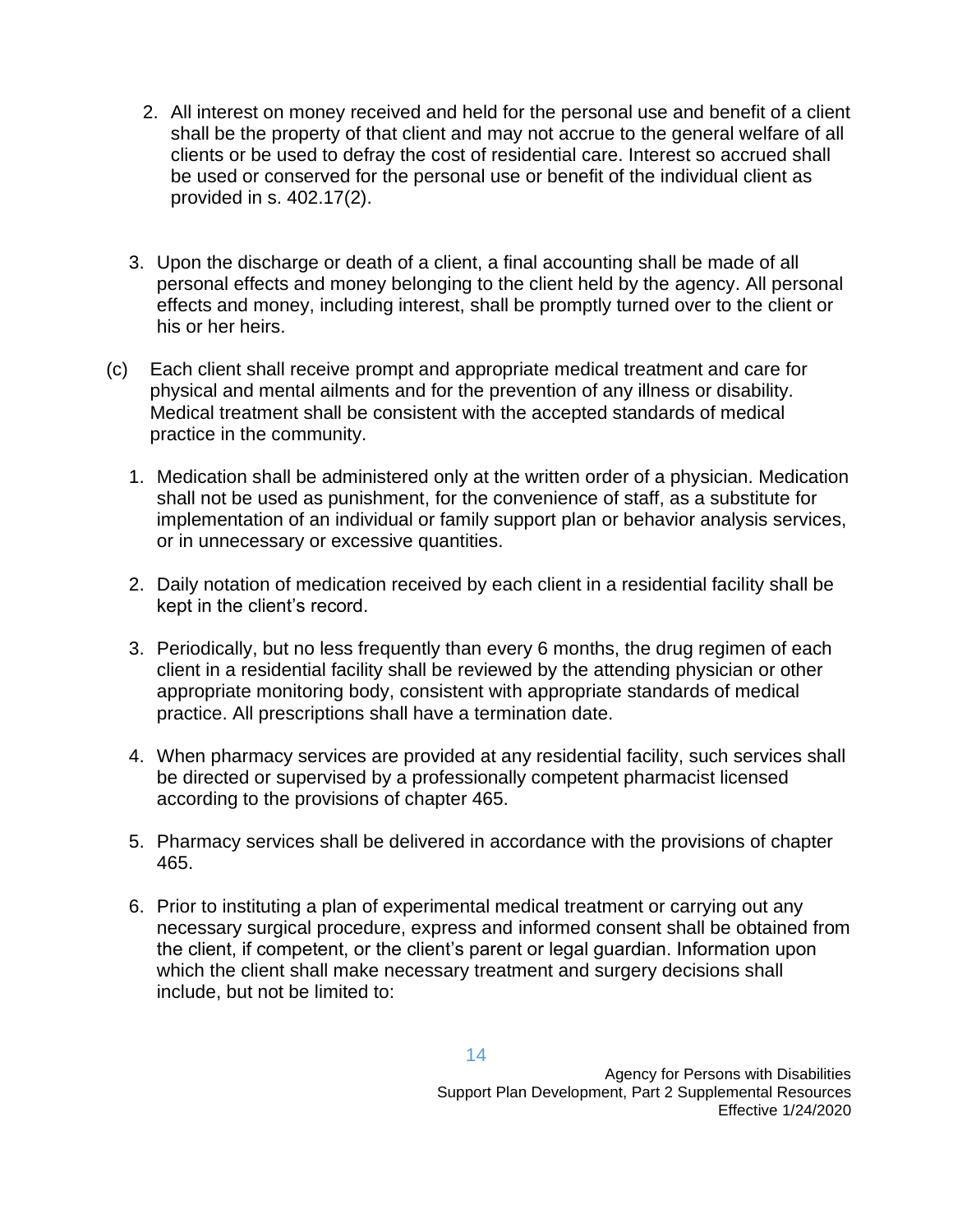- a. The nature and consequences of such procedures.
- b. The risks, benefits, and purposes of such procedures.
- c. Alternate procedures available.
- 7. When the parent or legal guardian of the client is unknown or unlocatable and the physician is unwilling to perform surgery based solely on the client's consent, a court of competent jurisdiction shall hold a hearing to determine the appropriateness of the surgical procedure. The client shall be physically present, unless the client's medical condition precludes such presence, represented by counsel, and provided the right and opportunity to be confronted with, and to cross-examine, all witnesses alleging the appropriateness of such procedure. In such proceedings, the burden of proof by clear and convincing evidence shall be on the party alleging the appropriateness of such procedures. The express and informed consent of a person described in subparagraph 6. may be withdrawn at any time, with or without cause, prior to treatment or surgery.
- 8. The absence of express and informed consent notwithstanding, a licensed and qualified physician may render emergency medical care or treatment to any client who has been injured or who is suffering from an acute illness, disease, or condition if, within a reasonable degree of medical certainty, delay in initiation of emergency medical care or treatment would endanger the health of the client.
	- (d) Each client shall have access to individual storage space for his or her private use.
	- (e) Each client shall be provided with appropriate physical exercise as prescribed in the client's individual or family support plan. Indoor and outdoor facilities and equipment for such physical exercise shall be provided.
	- (f) Each client shall receive humane discipline.
	- (g) A client may not be subjected to a treatment program to eliminate problematic or unusual behaviors without first being examined by a physician who in his or her best judgment determines that such behaviors are not organically caused.
		- 1. Treatment programs involving the use of noxious or painful stimuli are prohibited.
		- 2. All alleged violations of this paragraph shall be reported immediately to the chief administrator of the facility and the agency. A thorough investigation of each incident shall be conducted, and a written report of the finding and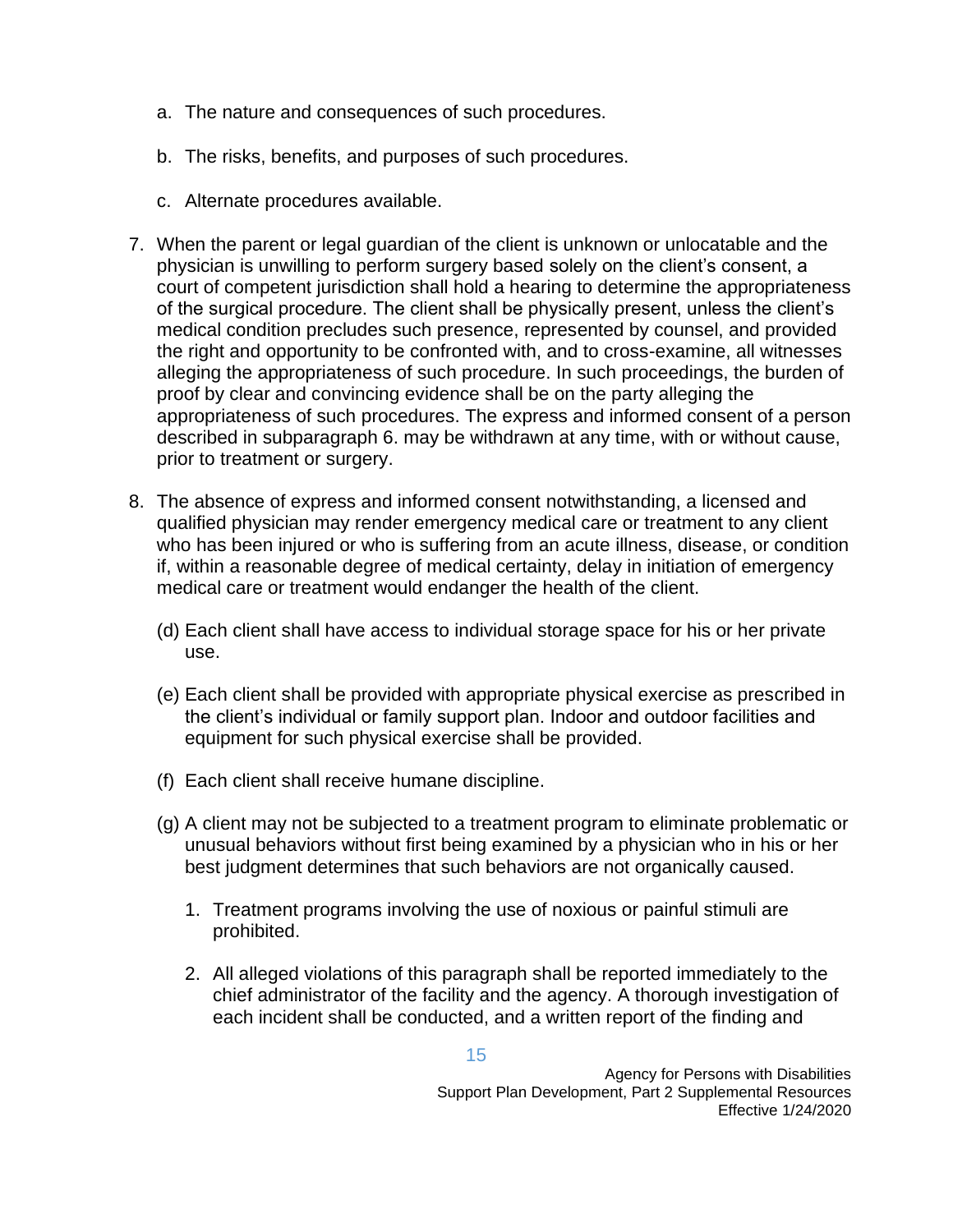results of the investigation shall be submitted to the chief administrator of the facility and the agency within 24 hours after the occurrence or discovery of the incident.

- 3. The agency shall adopt by rule a system for the oversight of behavioral programs. The system shall establish guidelines and procedures governing the design, approval, implementation, and monitoring of all behavioral programs involving clients. The system shall ensure statewide and local review by committees of professionals certified as behavior analysts pursuant to s. 393.17. No behavioral program shall be implemented unless reviewed according to the rules established by the agency under this section.
- (h) Clients shall have the right to be free from the unnecessary use of restraint or seclusion. Restraints shall be employed only in emergencies or to protect the client or others from imminent injury. Restraints may not be employed as punishment, for the convenience of staff, or as a substitute for a support plan. Restraints shall impose the least possible restrictions consistent with their purpose and shall be removed when the emergency ends. Restraints shall not cause physical injury to the client and shall be designed to allow the greatest possible comfort.
	- 1. Daily reports on the employment of restraint or seclusion shall be made to the administrator of the facility or program licensed under this chapter, and a monthly compilation of such reports shall be relayed to the agency's local area office. The monthly reports shall summarize all such cases of restraints, the type used, the duration of usage, and the reasons therefor. The area offices shall submit monthly summaries of these reports to the agency's central office.
	- 2. The agency shall adopt by rule standards and procedures relating to the use of restraint and seclusion. Such rules must be consistent with recognized best practices; prohibit inherently dangerous restraint or seclusion procedures; establish limitations on the use and duration of restraint and seclusion; establish measures to ensure the safety of clients and staff during an incident of restraint or seclusion; establish procedures for staff to follow before, during, and after incidents of restraint or seclusion, including individualized plans for the use of restraints or seclusion in emergency situations; establish professional qualifications of and training for staff who may order or be engaged in the use of restraint or seclusion; establish requirements for facility data collection and reporting relating to the use of restraint and seclusion; and establish procedures relating to the documentation of the use of restraint or seclusion in the client's facility or program record. A copy of the rules adopted under this subparagraph shall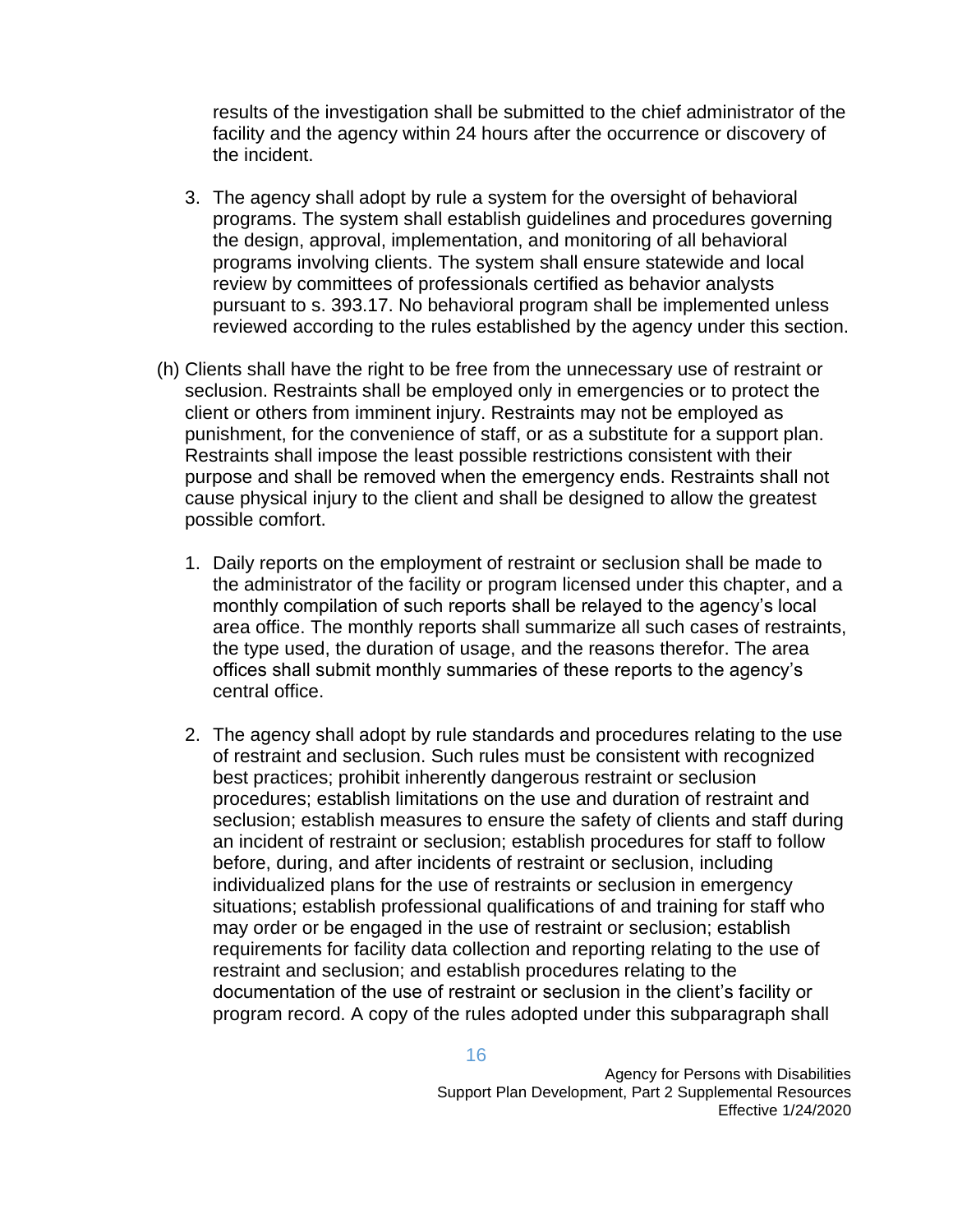be given to the client, parent, guardian or guardian advocate, and all staff members of facilities and programs licensed under this chapter and made a part of all staff preservice and in-service training programs.

- (i) Each client shall have a central record. The central record shall be established by the agency at the time that an individual is determined eligible for services, shall be maintained by the client's support coordinator, and must contain information pertaining to admission, diagnosis and treatment history, present condition, and such other information as may be required. The central record is the property of the agency.
	- 1. Unless waived by the client, if competent, or the client's parent or legal guardian if the client is incompetent, the client's central record shall be confidential and exempt from the provisions of s. 119.07(1), and no part of it shall be released except:
		- a. The record may be released to physicians, attorneys, and government agencies having need of the record to aid the client, as designated by the client, if competent, or the client's parent or legal guardian, if the client is incompetent.
		- b. The record shall be produced in response to a subpoena or released to persons authorized by order of court, excluding matters privileged by other provisions of law.
		- c. The record or any part thereof may be disclosed to a qualified researcher, a staff member of the facility where the client resides, or an employee of the agency when the administrator of the facility or the director of the agency deems it necessary for the treatment of the client, maintenance of adequate records, compilation of treatment data, or evaluation of programs.
		- d. Information from the records may be used for statistical and research purposes if the information is abstracted in such a way to protect the identity of individuals.
	- 2. The client, if competent, or the client's parent or legal guardian if the client is incompetent, shall be supplied with a copy of the client's central record upon request.
- (j) Each client residing in a residential facility who is eligible to vote in public elections according to the laws of the state has the right to vote. Facilities operators shall arrange the means to exercise the client's right to vote.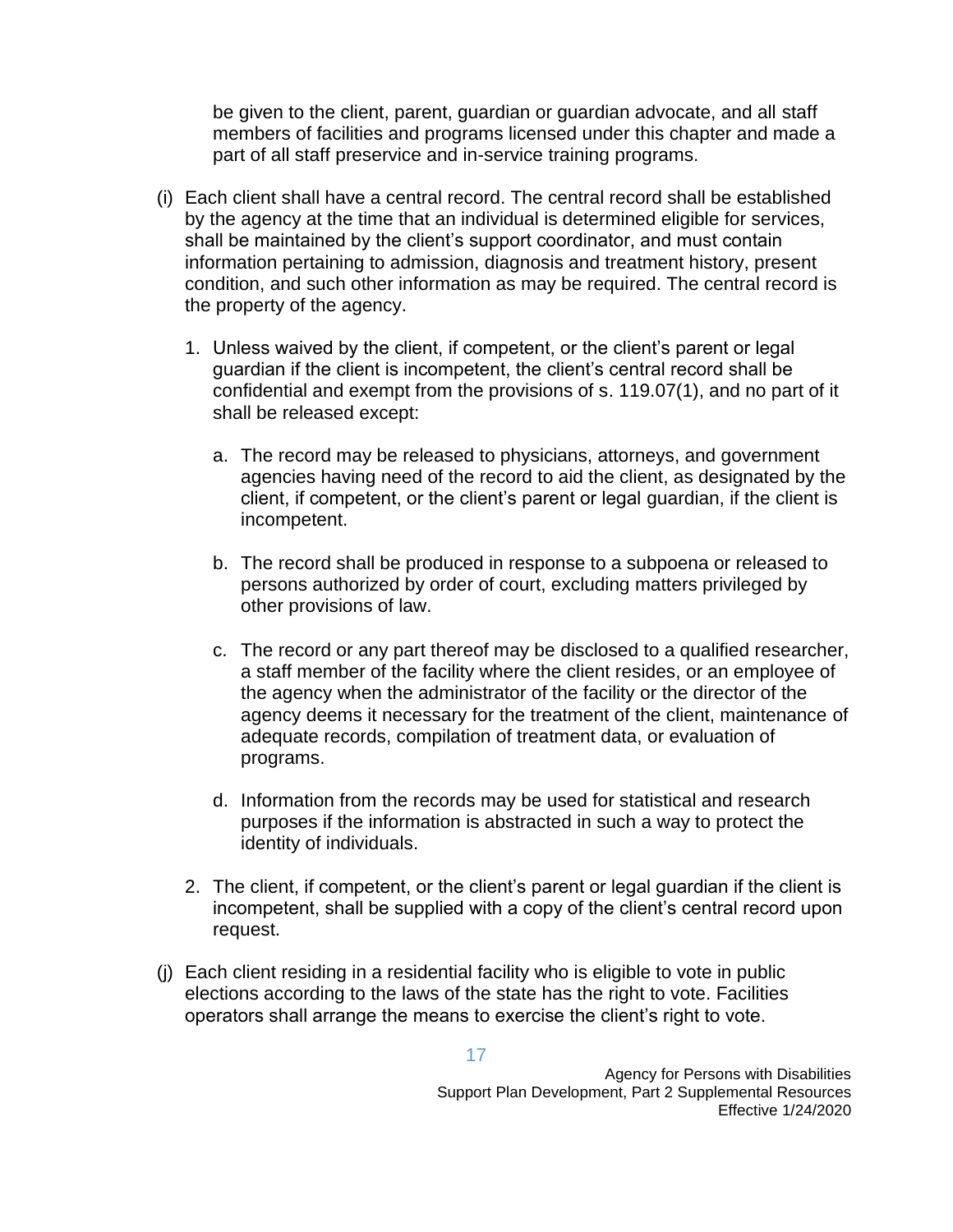### *Developing the Personal Rights section*

*42 CFR 441.301(c)(4)(vi)(F) states that the support plan must "Document that any modification of the additional conditions, under paragraph (c)(4)(vi)(A) through (D) of this section, must be supported by a specific assessed need and justified in the person-centered service plan. The following requirements must be documented in the person-centered service plan:* 

- *a) Identify a specific and individualized assessed need.*
- *b) Document the positive interventions and supports used prior to any modifications to the person-centered service plan.*
- *c) Document less intrusive methods of meeting the need that have been tried but did not work.*
- *d) Include a clear description of the condition that is directly proportionate to the specific assessed need.*
- *e) Include a regular collection and review of data to measure the ongoing effectiveness of the modification.*
- *f) Include established time limits for periodic reviews to determine if the modification is still necessary or can be terminated.*
- *g) Include informed consent of the individual.*
- *h) Include an assurance that interventions and supports will cause no harm to the individual."*

If the individual has a specific limitation on one of their rights, such as limited access to food, fill out the table in the Personal Rights section of the support plan by providing the following information:

- 1. Explain the specific right being limited.
- 2. List the reason for the limitation and what less intrusive methods were tried prior.
- 3. Explain what is being done to help them obtain their full rights.
- 4. Input when it will be reviewed for effectiveness and termination.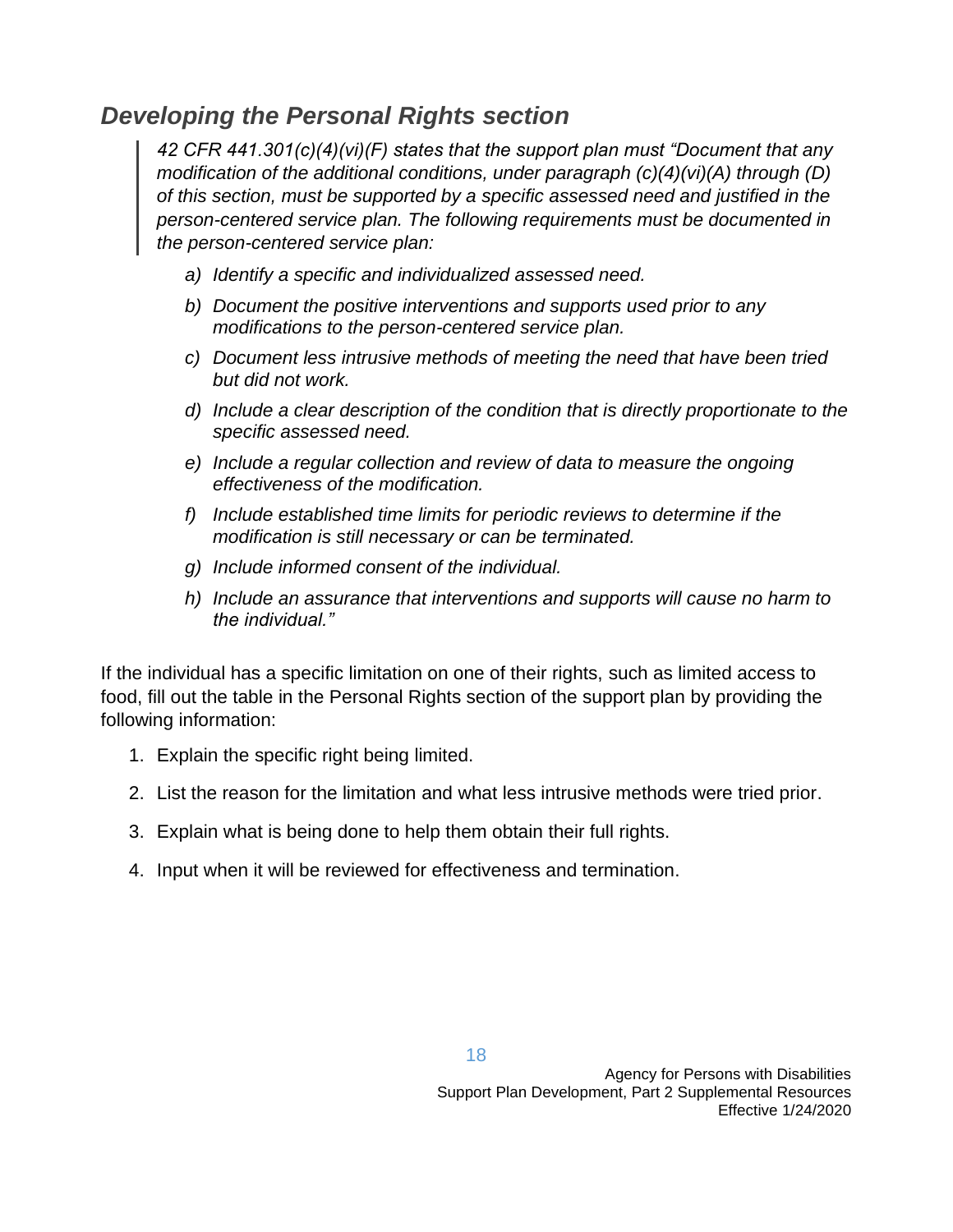### *My Health*

Use this section to document important information about the individual's health. Include any diagnoses, history of medical complications, surgeries or hospitalizations, and medication trials.

The sources for this information include the most recent QSI, current Medical Case Manager reports (if applicable), past support plans, nursing or physician care plans, and progress notes. When there are gaps in information, or if anything does not seem clear, conversations or face-to-face meetings may be required to get an accurate picture of the individual's health.

### *Personal Disaster Plan*

WSCs should assist individuals in planning for an emergency or disaster. Indicate whether the individual has a personal disaster plan in place and the date it was completed or updated. WSCs may use the APD Personal Disaster Plan template. Review and update the plan annually or as needed.

**The following is a copy of the suggested Personal Disaster Plan that you can find on the APD website under Support Coordination forms.**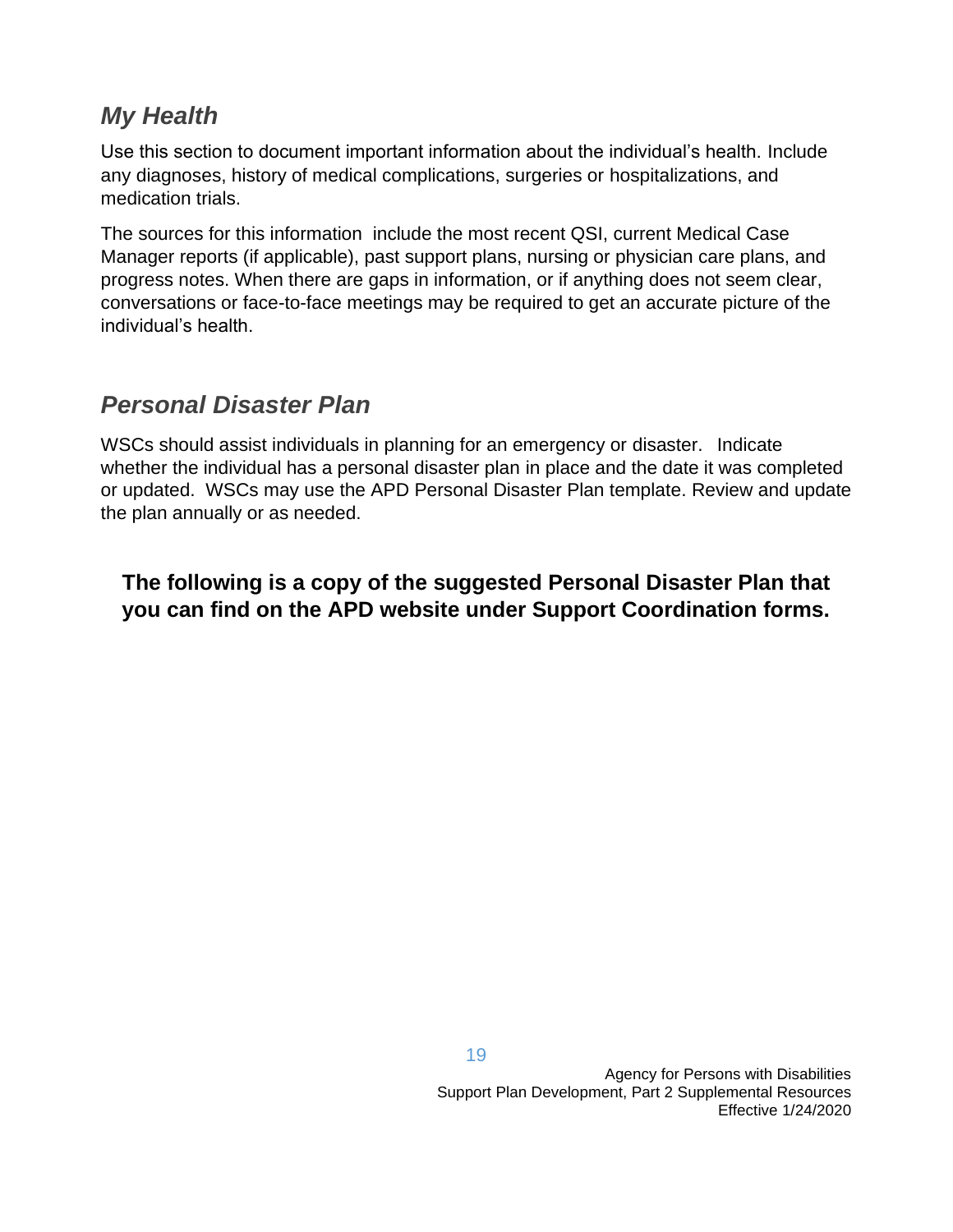|                           | Emergency Contact/Relationship/Ph.#<br>SC/Ph#: SLC/Ph.# Other/Ph.#                                                                                                                                                                                                 |
|---------------------------|--------------------------------------------------------------------------------------------------------------------------------------------------------------------------------------------------------------------------------------------------------------------|
|                           |                                                                                                                                                                                                                                                                    |
|                           | This Personal Disaster Plan should be updated annually, or as living situations change.                                                                                                                                                                            |
|                           | Most recent update: ________________                                                                                                                                                                                                                               |
|                           | Copies of Disaster plan to be provided to:                                                                                                                                                                                                                         |
|                           | Consumer                                                                                                                                                                                                                                                           |
|                           | Support Coordinator                                                                                                                                                                                                                                                |
|                           | Supported Living Coach                                                                                                                                                                                                                                             |
|                           | Personal Supports Provider                                                                                                                                                                                                                                         |
|                           | Other Charles Communication of the Communication of the Communication of the Communication of the Communication                                                                                                                                                    |
|                           | <b>For Tropical Events:</b><br>In the case of a tropical event, always check local news for any evacuation information.<br>To know your local evacuation zone, contact your local County Emergency<br>Management Office: https://www.floridadisaster.org/counties/ |
|                           |                                                                                                                                                                                                                                                                    |
|                           | PLAN A: My Personal Plan to Shelter in Place: My first choice will always be to shelter in<br>my own home unless County Emergency Management mandates evacuation, or the                                                                                           |
|                           | emergency situation makes me feel that I may not be safe if I remain in my home. This is my                                                                                                                                                                        |
|                           | I have the following supplies reserved in my home for emergencies:                                                                                                                                                                                                 |
|                           | 3-day supply of water (1 gallon/day for each person in my home; water replaced<br>every 6 months)                                                                                                                                                                  |
|                           | □ 3-day supply of nonperishable food that requires little/no cooking and little/no                                                                                                                                                                                 |
|                           | water to prepare.<br>Battery-operated radio and extra batteries.                                                                                                                                                                                                   |
|                           | $\Box$ Flashlight for each person in the home and extra batteries.                                                                                                                                                                                                 |
|                           | First aid kit with bandages, cleansing agent, antiseptic, gloves, sunscreen, over-                                                                                                                                                                                 |
|                           | the-counter meds, etc.                                                                                                                                                                                                                                             |
|                           | Sanitary supplies including toilet paper, hand sanitizer, bleach, personal hygiene                                                                                                                                                                                 |
| plan to shelter in place: | items, garbage bags.<br>$\Box$ Duct tape, precut plastic sheeting to cover ducts and all openings in interior room                                                                                                                                                 |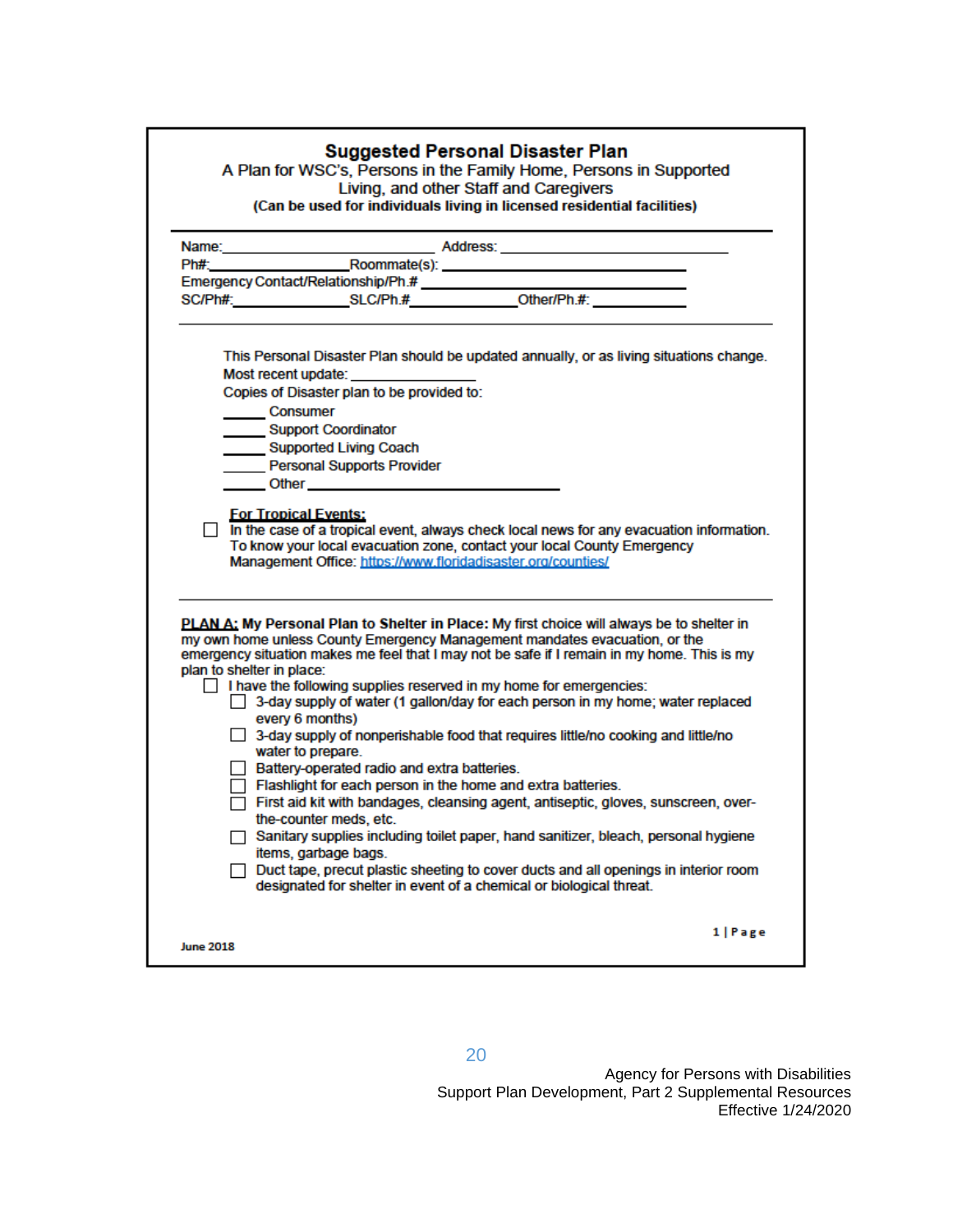| and other Staff and Caregivers                                                                                                                                                                                                                                                                                                                                                                                                                                                                                                                                                                                                                                                                                                                                                                                                                                                                                                        |
|---------------------------------------------------------------------------------------------------------------------------------------------------------------------------------------------------------------------------------------------------------------------------------------------------------------------------------------------------------------------------------------------------------------------------------------------------------------------------------------------------------------------------------------------------------------------------------------------------------------------------------------------------------------------------------------------------------------------------------------------------------------------------------------------------------------------------------------------------------------------------------------------------------------------------------------|
| (Can be used for individuals living in licensed residential facilities)                                                                                                                                                                                                                                                                                                                                                                                                                                                                                                                                                                                                                                                                                                                                                                                                                                                               |
| □ Other tools/supplies: disposable cups, plates and utensils; multipurpose utility tool;<br>hand held can-opener; whistle; matches/lighter; rain gear; complete change of<br>clean dry clothing; bedding/sleeping bag; charged cell phone and charger; cash;<br>pet supplies; games, books, entertainment supplies.<br>$\Box$ I maintain at least a 3-day supply of my prescription medication at all times, in the<br>event of a potential disaster. The contact information of the person who will help<br>me fill my prescriptions to obtain at least a two-week supply is:<br>$\Box$ I have a waterproof container that has copies of my identification, emergency<br>contact information, insurance papers, list/proof of valuables; evacuation<br>communicator, disaster plan, updated medical and prescription information, bank<br>and credit card information, Social Security information and other important<br>documents. |
| $\Box$ I am dependent on the following special dietary supplies, durable medical                                                                                                                                                                                                                                                                                                                                                                                                                                                                                                                                                                                                                                                                                                                                                                                                                                                      |
| equipment and/or consumable medical supplies:                                                                                                                                                                                                                                                                                                                                                                                                                                                                                                                                                                                                                                                                                                                                                                                                                                                                                         |
|                                                                                                                                                                                                                                                                                                                                                                                                                                                                                                                                                                                                                                                                                                                                                                                                                                                                                                                                       |
|                                                                                                                                                                                                                                                                                                                                                                                                                                                                                                                                                                                                                                                                                                                                                                                                                                                                                                                                       |
|                                                                                                                                                                                                                                                                                                                                                                                                                                                                                                                                                                                                                                                                                                                                                                                                                                                                                                                                       |
|                                                                                                                                                                                                                                                                                                                                                                                                                                                                                                                                                                                                                                                                                                                                                                                                                                                                                                                                       |
|                                                                                                                                                                                                                                                                                                                                                                                                                                                                                                                                                                                                                                                                                                                                                                                                                                                                                                                                       |
| I will use the following interior space in my home to shelter in the event of a tornado,<br>chemical or biological threat or similar emergency: ____________________________                                                                                                                                                                                                                                                                                                                                                                                                                                                                                                                                                                                                                                                                                                                                                          |
| The contact information of the person who helps me to ensure that all the above has<br>been completed, all equipment is in working order, and that all personal information is<br>current on a quarterly basis is:                                                                                                                                                                                                                                                                                                                                                                                                                                                                                                                                                                                                                                                                                                                    |
|                                                                                                                                                                                                                                                                                                                                                                                                                                                                                                                                                                                                                                                                                                                                                                                                                                                                                                                                       |
| □ If I need assistance as I shelter in my home, this person(s) will remain with me in my                                                                                                                                                                                                                                                                                                                                                                                                                                                                                                                                                                                                                                                                                                                                                                                                                                              |
| home:                                                                                                                                                                                                                                                                                                                                                                                                                                                                                                                                                                                                                                                                                                                                                                                                                                                                                                                                 |
| Name: Phone: Phone: Phone: Phone: Phone: Phone: Phone: Phone: Phone: Phone: Phone: Phone: Phone: Phone: Phone: Phone: Phone: Phone: Phone: Phone: Phone: Phone: Phone: Phone: Phone: Phone: Phone: Phone: Phone: Phone: Phone:                                                                                                                                                                                                                                                                                                                                                                                                                                                                                                                                                                                                                                                                                                        |
| PLAN B: My Personal Plan When I Must Evacuate My Home: If I must evacuate my home<br>during an emergency or disaster, I am prepared to follow this plan:<br>Please see "Go Kit" on page 4.<br>Please see "Pets" on page 5.<br>I will evacuate to one of these locations if I can evacuate within the area:                                                                                                                                                                                                                                                                                                                                                                                                                                                                                                                                                                                                                            |
| □ First Choice                                                                                                                                                                                                                                                                                                                                                                                                                                                                                                                                                                                                                                                                                                                                                                                                                                                                                                                        |
| Name:                                                                                                                                                                                                                                                                                                                                                                                                                                                                                                                                                                                                                                                                                                                                                                                                                                                                                                                                 |
| Phone Number: _________________________                                                                                                                                                                                                                                                                                                                                                                                                                                                                                                                                                                                                                                                                                                                                                                                                                                                                                               |
| Second Choice: If circumstances prevent me from evacuating to my first                                                                                                                                                                                                                                                                                                                                                                                                                                                                                                                                                                                                                                                                                                                                                                                                                                                                |
| choice, I will evacuate to                                                                                                                                                                                                                                                                                                                                                                                                                                                                                                                                                                                                                                                                                                                                                                                                                                                                                                            |
|                                                                                                                                                                                                                                                                                                                                                                                                                                                                                                                                                                                                                                                                                                                                                                                                                                                                                                                                       |
|                                                                                                                                                                                                                                                                                                                                                                                                                                                                                                                                                                                                                                                                                                                                                                                                                                                                                                                                       |
|                                                                                                                                                                                                                                                                                                                                                                                                                                                                                                                                                                                                                                                                                                                                                                                                                                                                                                                                       |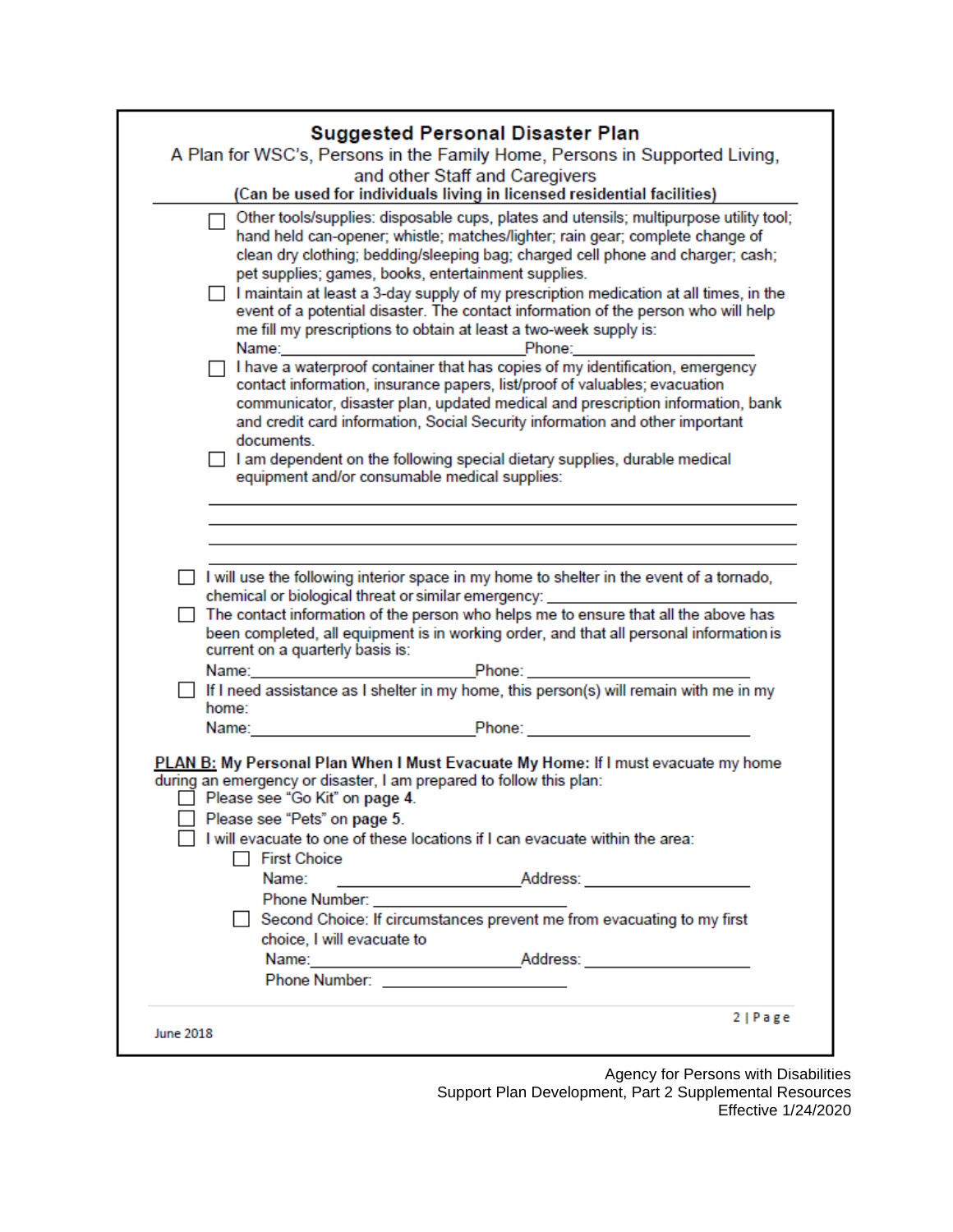|           | <b>Suggested Personal Disaster Plan</b>                                                                                                                                                                                                                                                                                                                                                                                                                                                                                                                                                                                                                  |
|-----------|----------------------------------------------------------------------------------------------------------------------------------------------------------------------------------------------------------------------------------------------------------------------------------------------------------------------------------------------------------------------------------------------------------------------------------------------------------------------------------------------------------------------------------------------------------------------------------------------------------------------------------------------------------|
|           | A Plan for WSC's, Persons in the Family Home, Persons in Supported Living,                                                                                                                                                                                                                                                                                                                                                                                                                                                                                                                                                                               |
|           | and other Staff and Caregivers                                                                                                                                                                                                                                                                                                                                                                                                                                                                                                                                                                                                                           |
|           | (Can be used for individuals living in licensed residential facilities)                                                                                                                                                                                                                                                                                                                                                                                                                                                                                                                                                                                  |
|           | I have transportation arranged to get to both my first and second choices for<br>both of my in-area and out-of-area evacuation destinations. The contact<br>information for the person who has committed to assisting me in evacuating is:                                                                                                                                                                                                                                                                                                                                                                                                               |
|           | Name:<br>If I need assistance when I evacuate, this person(s) will remain with me for                                                                                                                                                                                                                                                                                                                                                                                                                                                                                                                                                                    |
|           | the duration of my evacuation:                                                                                                                                                                                                                                                                                                                                                                                                                                                                                                                                                                                                                           |
|           | Name: Name Phone: Name Phone: Name Phone: Name Phone: Name Phone: Name Phone: Name Phone: Name Phone: Name Phone: Name Phone: Name Phone: Name Phone: Name Phone: Name Phone: Name Phone: Name Phone: Name Phone: Name Phone:                                                                                                                                                                                                                                                                                                                                                                                                                            |
|           | PLAN C: My Personal Plan If I Must Go to a Shelter or Medical Facility: I understand that<br>shelters operated by County Emergency Management and the Health Department are<br>available but should only be used as a last resort and as a back-up to My Personal Sheltering<br>Plans A and B. Note: Shelters may be crowded, noisy, lack privacy and may be especially<br>challenging for persons with behavioral health needs. However, if circumstances make it<br>necessary for me to go to a shelter or medical facility; this is my plan:                                                                                                          |
|           | $\Box$ I have determined what type of shelter or medical facility that I will need to go to (a                                                                                                                                                                                                                                                                                                                                                                                                                                                                                                                                                           |
|           | general population shelter, a special needs shelter, or a medical facility.)                                                                                                                                                                                                                                                                                                                                                                                                                                                                                                                                                                             |
|           | This person helped me determine where I need to go:                                                                                                                                                                                                                                                                                                                                                                                                                                                                                                                                                                                                      |
|           |                                                                                                                                                                                                                                                                                                                                                                                                                                                                                                                                                                                                                                                          |
|           | Transportation: I have identified how I will get to my designated shelter.<br>I will need to use transportation arranged and provided by County<br>Emergency Management and have confirmed this with them.<br>I will be transported by this person/company:                                                                                                                                                                                                                                                                                                                                                                                              |
|           | Phone Number: New York Street, New York Street, New York Street, New York Street, New York Street, New York Street, New York Street, New York Street, New York Street, New York Street, New York Street, New York Street, New                                                                                                                                                                                                                                                                                                                                                                                                                            |
|           | <b>General Population Shelter</b><br>$\Box$ I will be able to go to a general population shelter because I do not need the type of<br>care and supervision that is provided in a special needs shelter.                                                                                                                                                                                                                                                                                                                                                                                                                                                  |
|           | $\Box$ The name and location of the general population shelter that I will go to is:<br>Name: Address:                                                                                                                                                                                                                                                                                                                                                                                                                                                                                                                                                   |
|           | Phone Number:                                                                                                                                                                                                                                                                                                                                                                                                                                                                                                                                                                                                                                            |
|           | <b>Special Needs Shelter</b>                                                                                                                                                                                                                                                                                                                                                                                                                                                                                                                                                                                                                             |
|           | I will need to go to a special needs shelter because I need electricity for life<br>supporting medical equipment, or basic nursing care, or oxygen therapy, or<br>observation/monitoring by a healthcare professional, or assistance with medication and<br>no one to assist me, or a chronic condition that requires assistance from a healthcare<br>professional, or special medical requirements that do not require hospitalization or<br>another special need that cannot be accommodated in a general population shelter.<br>My condition may warrant a caregiver to go with me to a Special Needs Shelter to care for<br>me while I shelter there |
| June 2018 | 3   Page                                                                                                                                                                                                                                                                                                                                                                                                                                                                                                                                                                                                                                                 |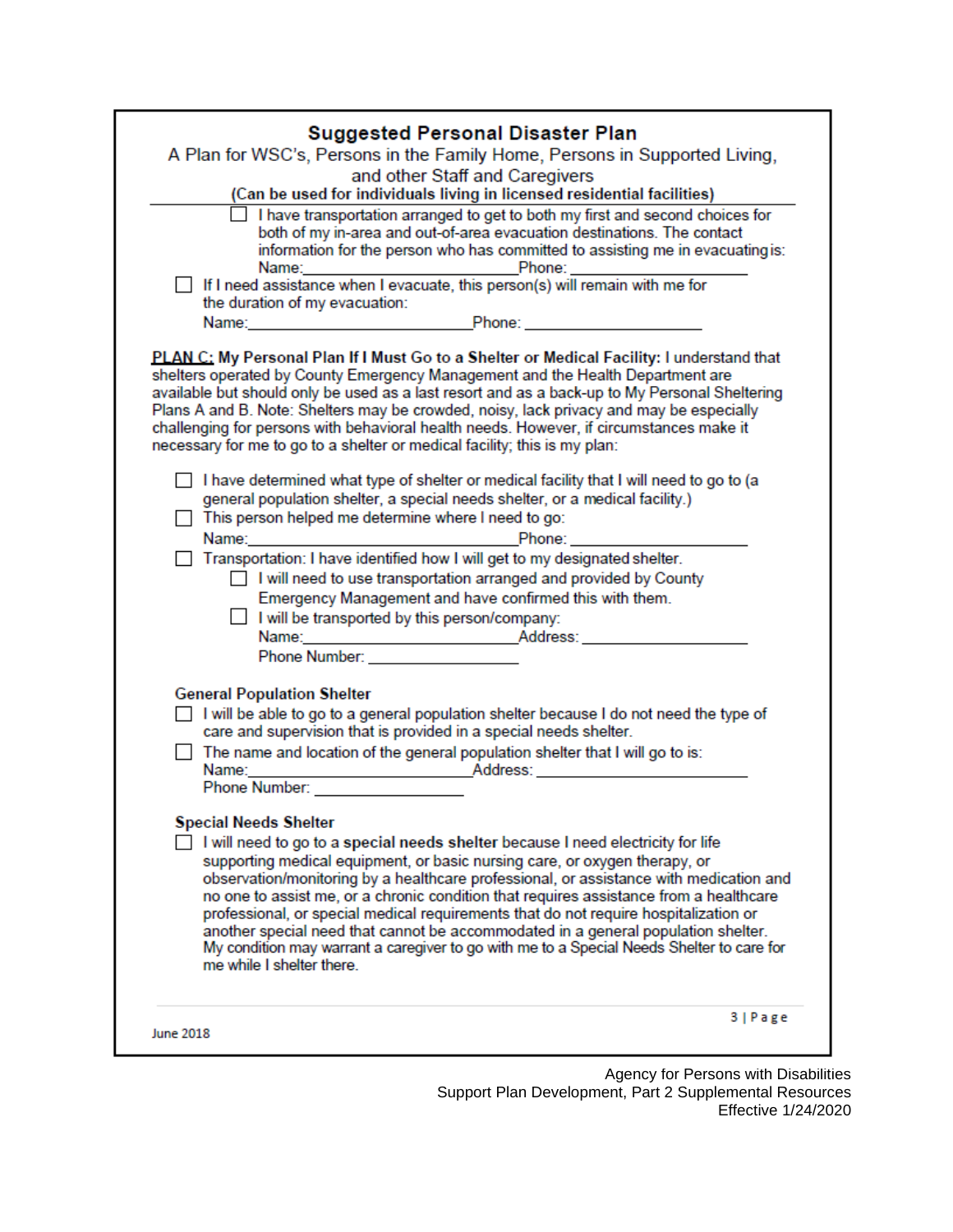| and other Staff and Caregivers<br>(Can be used for individuals living in licensed residential facilities)<br>I understand that there are eligibility criteria that I must meet to have access to<br>a special needs shelter. I have submitted pre-registration to my County<br>Emergency Management if I need or suspect I may need to shelter in either a<br>special needs shelter or a medical facility or if I need transportation to evacuate<br>to a shelter.<br>This person submitted my preregistration on this date:<br>Name: Phone: 2008 2014 2014 2015 2016 2017 2020 2021 2021 2022 2021 2022 2021 2022 2023 2024 2022 2022 2023 20<br>Date: $1$<br>I received confirmation from my County Emergency Management regarding my<br>pre-registration shelter assignment. Yes____________or No ______<br>The County Emergency Management has assigned the following<br>special needs shelter or medical facility address as follows:<br>Phone Number: ________<br>I will need to use transportation arranged and provided by County Emergency<br>Management and have confirmed this with them.<br>I will be transported by this person/company:<br>Phone Number:<br>If I evacuate to a special needs shelter, this person(s) will remain with me for<br>the duration of my evacuation:<br>Name: Name: Name: Name: Name: Name: Name: Name: Name: Name: Name: Name: Name: Name: Name: Name: Name: Name: Name: Name: Name: Name: Name: Name: Name: Name: Name: Name: Name: Name: Name: Name: Name: Name: Name: Name: Name:<br><b>Medical Facility</b><br>$\Box$ I will need to go to a medical facility because my special medical requirements exceed<br>what can be provided in a special needs shelter. The contact information of the facility<br>is:<br>Name: Name: Name: Name: Name: Name: Name: Name: Name: Name: Name: Name: Name: Name: Name: Name: Name: Name: Name: Name: Name: Name: Name: Name: Name: Name: Name: Name: Name: Name: Name: Name: Name: Name: Name: Name: Name:<br>"Go Kit"<br>$\Box$ I have an easy-to-carry "Go Kit" prepared that contains or can be readily packed to<br>contain the following supplies that I have reserved in my home and will take with me to<br>the shelter: at least a 7-day supply of meds; Items required for special diet; a 3-day<br>supply of water and non-perishable food and snacks; personal hygiene essentials; first<br>aid kit; battery-operated radio and extra batteries; flashlight and extra batteries; cash;<br>cell phone and charger; bedding/sleeping bag; at least one complete change of clean<br>dry clothing; glasses; hearing aids; durable and consumable medical supplies;<br>waterproof container that has copies of all of my important documents; multipurpose<br>utility tool; whistle; matches/lighter; rain gear; games, books, entertainment supplies.<br>This person will help make sure my "Go Kit" is readied if I need to go to a shelter:<br>Name: Name: Name: Name: Name: Name: Name: Name: Name: Name: Name: Name: Name: Name: Name: Name: Name: Name: Name: Name: Name: Name: Name: Name: Name: Name: Name: Name: Name: Name: Name: Name: Name: Name: Name: Name: Name: | <b>Suggested Personal Disaster Plan</b> | A Plan for WSC's, Persons in the Family Home, Persons in Supported Living, |
|--------------------------------------------------------------------------------------------------------------------------------------------------------------------------------------------------------------------------------------------------------------------------------------------------------------------------------------------------------------------------------------------------------------------------------------------------------------------------------------------------------------------------------------------------------------------------------------------------------------------------------------------------------------------------------------------------------------------------------------------------------------------------------------------------------------------------------------------------------------------------------------------------------------------------------------------------------------------------------------------------------------------------------------------------------------------------------------------------------------------------------------------------------------------------------------------------------------------------------------------------------------------------------------------------------------------------------------------------------------------------------------------------------------------------------------------------------------------------------------------------------------------------------------------------------------------------------------------------------------------------------------------------------------------------------------------------------------------------------------------------------------------------------------------------------------------------------------------------------------------------------------------------------------------------------------------------------------------------------------------------------------------------------------------------------------------------------------------------------------------------------------------------------------------------------------------------------------------------------------------------------------------------------------------------------------------------------------------------------------------------------------------------------------------------------------------------------------------------------------------------------------------------------------------------------------------------------------------------------------------------------------------------------------------------------------------------------------------------------------------------------------------------------------------------------------------------------------------------------------------------------------------------------------------------------------------------------------------------------------------------------------------------------------------------------------------------------------------------------------------------------------------------------------------------|-----------------------------------------|----------------------------------------------------------------------------|
|                                                                                                                                                                                                                                                                                                                                                                                                                                                                                                                                                                                                                                                                                                                                                                                                                                                                                                                                                                                                                                                                                                                                                                                                                                                                                                                                                                                                                                                                                                                                                                                                                                                                                                                                                                                                                                                                                                                                                                                                                                                                                                                                                                                                                                                                                                                                                                                                                                                                                                                                                                                                                                                                                                                                                                                                                                                                                                                                                                                                                                                                                                                                                                          |                                         |                                                                            |
|                                                                                                                                                                                                                                                                                                                                                                                                                                                                                                                                                                                                                                                                                                                                                                                                                                                                                                                                                                                                                                                                                                                                                                                                                                                                                                                                                                                                                                                                                                                                                                                                                                                                                                                                                                                                                                                                                                                                                                                                                                                                                                                                                                                                                                                                                                                                                                                                                                                                                                                                                                                                                                                                                                                                                                                                                                                                                                                                                                                                                                                                                                                                                                          |                                         |                                                                            |
|                                                                                                                                                                                                                                                                                                                                                                                                                                                                                                                                                                                                                                                                                                                                                                                                                                                                                                                                                                                                                                                                                                                                                                                                                                                                                                                                                                                                                                                                                                                                                                                                                                                                                                                                                                                                                                                                                                                                                                                                                                                                                                                                                                                                                                                                                                                                                                                                                                                                                                                                                                                                                                                                                                                                                                                                                                                                                                                                                                                                                                                                                                                                                                          |                                         |                                                                            |
|                                                                                                                                                                                                                                                                                                                                                                                                                                                                                                                                                                                                                                                                                                                                                                                                                                                                                                                                                                                                                                                                                                                                                                                                                                                                                                                                                                                                                                                                                                                                                                                                                                                                                                                                                                                                                                                                                                                                                                                                                                                                                                                                                                                                                                                                                                                                                                                                                                                                                                                                                                                                                                                                                                                                                                                                                                                                                                                                                                                                                                                                                                                                                                          |                                         |                                                                            |
|                                                                                                                                                                                                                                                                                                                                                                                                                                                                                                                                                                                                                                                                                                                                                                                                                                                                                                                                                                                                                                                                                                                                                                                                                                                                                                                                                                                                                                                                                                                                                                                                                                                                                                                                                                                                                                                                                                                                                                                                                                                                                                                                                                                                                                                                                                                                                                                                                                                                                                                                                                                                                                                                                                                                                                                                                                                                                                                                                                                                                                                                                                                                                                          |                                         |                                                                            |
|                                                                                                                                                                                                                                                                                                                                                                                                                                                                                                                                                                                                                                                                                                                                                                                                                                                                                                                                                                                                                                                                                                                                                                                                                                                                                                                                                                                                                                                                                                                                                                                                                                                                                                                                                                                                                                                                                                                                                                                                                                                                                                                                                                                                                                                                                                                                                                                                                                                                                                                                                                                                                                                                                                                                                                                                                                                                                                                                                                                                                                                                                                                                                                          |                                         |                                                                            |
|                                                                                                                                                                                                                                                                                                                                                                                                                                                                                                                                                                                                                                                                                                                                                                                                                                                                                                                                                                                                                                                                                                                                                                                                                                                                                                                                                                                                                                                                                                                                                                                                                                                                                                                                                                                                                                                                                                                                                                                                                                                                                                                                                                                                                                                                                                                                                                                                                                                                                                                                                                                                                                                                                                                                                                                                                                                                                                                                                                                                                                                                                                                                                                          |                                         |                                                                            |
|                                                                                                                                                                                                                                                                                                                                                                                                                                                                                                                                                                                                                                                                                                                                                                                                                                                                                                                                                                                                                                                                                                                                                                                                                                                                                                                                                                                                                                                                                                                                                                                                                                                                                                                                                                                                                                                                                                                                                                                                                                                                                                                                                                                                                                                                                                                                                                                                                                                                                                                                                                                                                                                                                                                                                                                                                                                                                                                                                                                                                                                                                                                                                                          |                                         |                                                                            |
|                                                                                                                                                                                                                                                                                                                                                                                                                                                                                                                                                                                                                                                                                                                                                                                                                                                                                                                                                                                                                                                                                                                                                                                                                                                                                                                                                                                                                                                                                                                                                                                                                                                                                                                                                                                                                                                                                                                                                                                                                                                                                                                                                                                                                                                                                                                                                                                                                                                                                                                                                                                                                                                                                                                                                                                                                                                                                                                                                                                                                                                                                                                                                                          |                                         |                                                                            |
|                                                                                                                                                                                                                                                                                                                                                                                                                                                                                                                                                                                                                                                                                                                                                                                                                                                                                                                                                                                                                                                                                                                                                                                                                                                                                                                                                                                                                                                                                                                                                                                                                                                                                                                                                                                                                                                                                                                                                                                                                                                                                                                                                                                                                                                                                                                                                                                                                                                                                                                                                                                                                                                                                                                                                                                                                                                                                                                                                                                                                                                                                                                                                                          |                                         |                                                                            |
|                                                                                                                                                                                                                                                                                                                                                                                                                                                                                                                                                                                                                                                                                                                                                                                                                                                                                                                                                                                                                                                                                                                                                                                                                                                                                                                                                                                                                                                                                                                                                                                                                                                                                                                                                                                                                                                                                                                                                                                                                                                                                                                                                                                                                                                                                                                                                                                                                                                                                                                                                                                                                                                                                                                                                                                                                                                                                                                                                                                                                                                                                                                                                                          |                                         |                                                                            |
|                                                                                                                                                                                                                                                                                                                                                                                                                                                                                                                                                                                                                                                                                                                                                                                                                                                                                                                                                                                                                                                                                                                                                                                                                                                                                                                                                                                                                                                                                                                                                                                                                                                                                                                                                                                                                                                                                                                                                                                                                                                                                                                                                                                                                                                                                                                                                                                                                                                                                                                                                                                                                                                                                                                                                                                                                                                                                                                                                                                                                                                                                                                                                                          |                                         |                                                                            |
|                                                                                                                                                                                                                                                                                                                                                                                                                                                                                                                                                                                                                                                                                                                                                                                                                                                                                                                                                                                                                                                                                                                                                                                                                                                                                                                                                                                                                                                                                                                                                                                                                                                                                                                                                                                                                                                                                                                                                                                                                                                                                                                                                                                                                                                                                                                                                                                                                                                                                                                                                                                                                                                                                                                                                                                                                                                                                                                                                                                                                                                                                                                                                                          |                                         |                                                                            |
|                                                                                                                                                                                                                                                                                                                                                                                                                                                                                                                                                                                                                                                                                                                                                                                                                                                                                                                                                                                                                                                                                                                                                                                                                                                                                                                                                                                                                                                                                                                                                                                                                                                                                                                                                                                                                                                                                                                                                                                                                                                                                                                                                                                                                                                                                                                                                                                                                                                                                                                                                                                                                                                                                                                                                                                                                                                                                                                                                                                                                                                                                                                                                                          |                                         |                                                                            |
|                                                                                                                                                                                                                                                                                                                                                                                                                                                                                                                                                                                                                                                                                                                                                                                                                                                                                                                                                                                                                                                                                                                                                                                                                                                                                                                                                                                                                                                                                                                                                                                                                                                                                                                                                                                                                                                                                                                                                                                                                                                                                                                                                                                                                                                                                                                                                                                                                                                                                                                                                                                                                                                                                                                                                                                                                                                                                                                                                                                                                                                                                                                                                                          |                                         |                                                                            |
|                                                                                                                                                                                                                                                                                                                                                                                                                                                                                                                                                                                                                                                                                                                                                                                                                                                                                                                                                                                                                                                                                                                                                                                                                                                                                                                                                                                                                                                                                                                                                                                                                                                                                                                                                                                                                                                                                                                                                                                                                                                                                                                                                                                                                                                                                                                                                                                                                                                                                                                                                                                                                                                                                                                                                                                                                                                                                                                                                                                                                                                                                                                                                                          |                                         |                                                                            |
|                                                                                                                                                                                                                                                                                                                                                                                                                                                                                                                                                                                                                                                                                                                                                                                                                                                                                                                                                                                                                                                                                                                                                                                                                                                                                                                                                                                                                                                                                                                                                                                                                                                                                                                                                                                                                                                                                                                                                                                                                                                                                                                                                                                                                                                                                                                                                                                                                                                                                                                                                                                                                                                                                                                                                                                                                                                                                                                                                                                                                                                                                                                                                                          |                                         |                                                                            |
|                                                                                                                                                                                                                                                                                                                                                                                                                                                                                                                                                                                                                                                                                                                                                                                                                                                                                                                                                                                                                                                                                                                                                                                                                                                                                                                                                                                                                                                                                                                                                                                                                                                                                                                                                                                                                                                                                                                                                                                                                                                                                                                                                                                                                                                                                                                                                                                                                                                                                                                                                                                                                                                                                                                                                                                                                                                                                                                                                                                                                                                                                                                                                                          |                                         |                                                                            |
| 4   Page                                                                                                                                                                                                                                                                                                                                                                                                                                                                                                                                                                                                                                                                                                                                                                                                                                                                                                                                                                                                                                                                                                                                                                                                                                                                                                                                                                                                                                                                                                                                                                                                                                                                                                                                                                                                                                                                                                                                                                                                                                                                                                                                                                                                                                                                                                                                                                                                                                                                                                                                                                                                                                                                                                                                                                                                                                                                                                                                                                                                                                                                                                                                                                 |                                         |                                                                            |